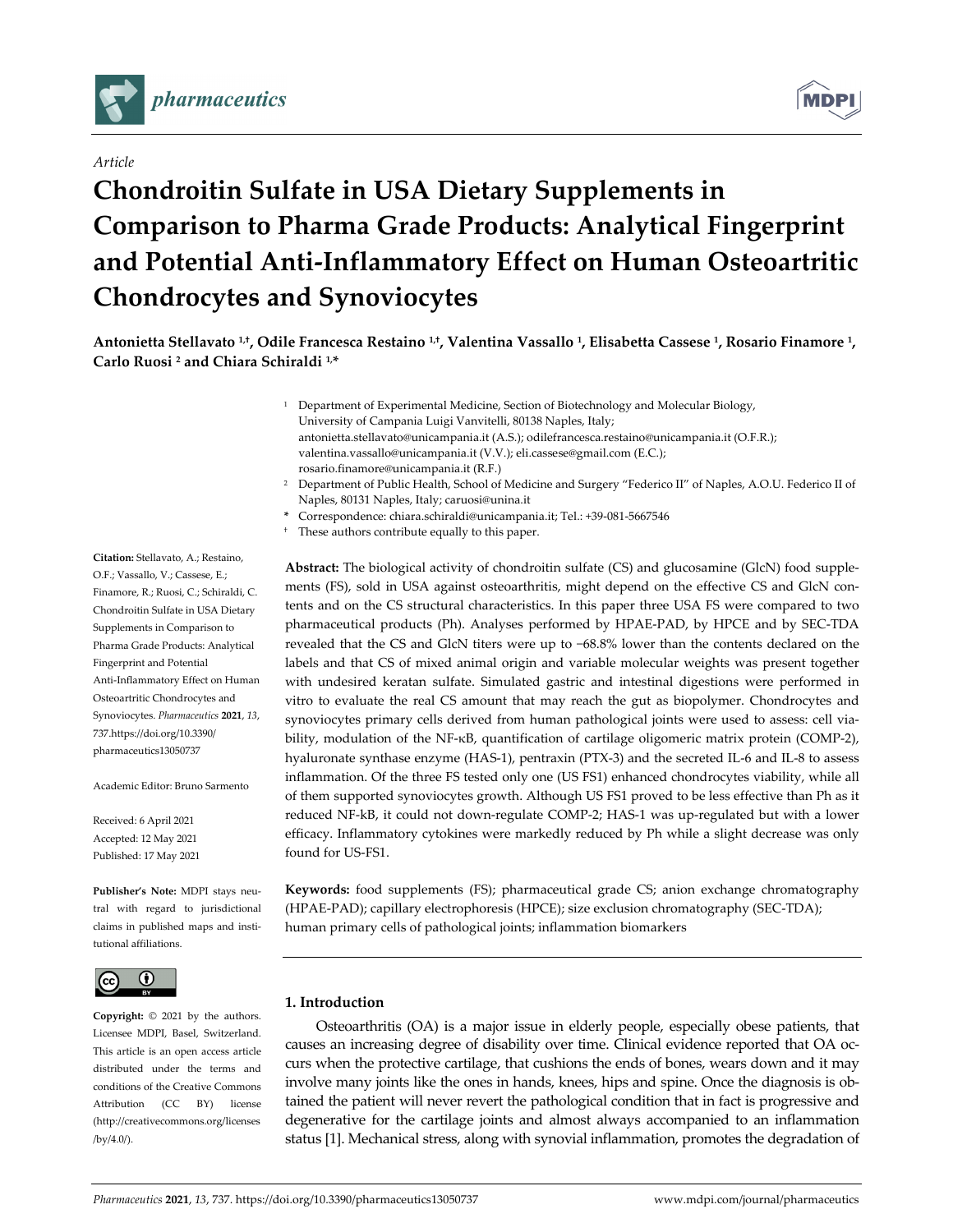the extracellular matrix in the cartilage. Several studies have recognized the nuclear kappa B (NF‐κB) transcription factor as a disease‐contributing factor. Recently, NF‐κB activation, along with cytokines production, was assessed as biomarker to investigate and evaluate the therapeutic approaches for this disease [2]. Gradual degradation of cartilage structure and the loss of collagens and glycosamminoglycans (GAGs) can result in swelling, pain and, as a consequence, in disability. Conventional therapies based on the administration of analgesics and non‐steroidal anti‐inflammatory drugs (NSAIDs) have been widely used for OA treat‐ ment but the prolonged intake of these drugs may cause undesired side effects [3]. Lately scientific discussion has arisen on the beneficial effect of Symptomatic Slow Acting Drugs of OA, (SYSADOA)., among which there are products based on extractive CS and/or glucosamine [4–6]. Recommendations of the French Society of Rheumatology on treatments of knee osteoarthritis highlighted that there was a significant beneficial effect of CS with respect to placebo [7]. For this reason, glycosamminoglycan‐based treatments, orally administered, were suggested as a beneficial support and even therapeutical treatments in initial stages of OA [8]. In US, food supplement (FS) preparations containing chondroitin sulfate (CS), fre‐ quently combined with glucosamine (GlcN), are mainly used to counteract the loss of matrix components in OA. Specifically, chondroitin sulfate is considered efficacious as a sympto‐ matic slow-acting molecule and well-tolerated according to the Food and Drug Administration tests (FDA). The marketing of dietary supplements has expanded in the last decade and among these OA products represent annually a global business of more than USD 100 billion according to FDA and the Dietary Supplement Health and Education Act (DSHEA). This in‐ creasing use of FS raised public health concerns about their efficacy and safety considering that many of them contain multiple ingredients, may not present consistent composition over time, and/or are used intermittently, thus at doses difficult to standardize [9,10]. In 1994, DSHEA classified dietary supplements as a category of food, thus they are not subject to the premarket safety and effectiveness testing required by the FDA for pharmaceutical active ingredients. The CS used is extracted from animal tissues, it is a glycosaminoglycan 4)‐β‐GlcA‐(1→3)‐β‐GalNAc‐(1disaccharide repeating units (GlcA = glucuronic acid, GalNAc = N‐acetyl‐galactosamine), that in nature shows a heterogeneity in terms of molecular weight (from 14 to 70 kDa) and sulfation grade, according to the type of tissues and animal of origin [2,11]. Its structural characteristics are responsible for different and specialized bio‐ logical functions like the ability to interact with a wide range of other macromolecules thanks to the negative charges due to the sulfate and carboxyl groups [2,12,13]. The pu‐ rity grade is also important, and the actual dose may also depend on the quantity of CS that effectively reaches the gut, passing through the stomach. Thus CS‐based products characterization is necessary to understand their biological efficacy. In previous papers we have already investigated the quality and the bioactivity of some European CS food supplements (EU FS), demonstrating that there were consistent differences between the dosed of GlcN and CS compared to the declared ones. In addition, CS of different and mixed animal sources were found in the same product. High concentrations of keratan sulfate (KS) were also frequently determined in FS samples, as a result of less accurate purification processes of the extractive CS manufacturing [2,12,14,15]. Finally, the analysed FS resulted less predictable and robust in their biological action, as demonstrated in OA in vitro model [12,16,17]. FS release in USA, required analyses such as identification tests by infrared absorption spectrometry by specific optical rotation and on the base of the disaccharide composition after enzymatic digestion [18]. Photometric titra‐ tion with cetylpyridinium chloride could be also used to determine concentration while CS purity has to be analysed by electrophoresis on cellulose acetate membrane [18]. All these methods could be not precise in determining the CS concentrations and for this reason new and more sensitive analytical methods have been recently developed [2,12,14]. In this study, for the first time, we aimed to characterize three food supple‐ ments from the USA market by using a multianalytical approach and to evaluate their biological activity in comparison with two pharma grade products. The USA FS were extensively analysed by using recently established, sensitive methods in order to deter‐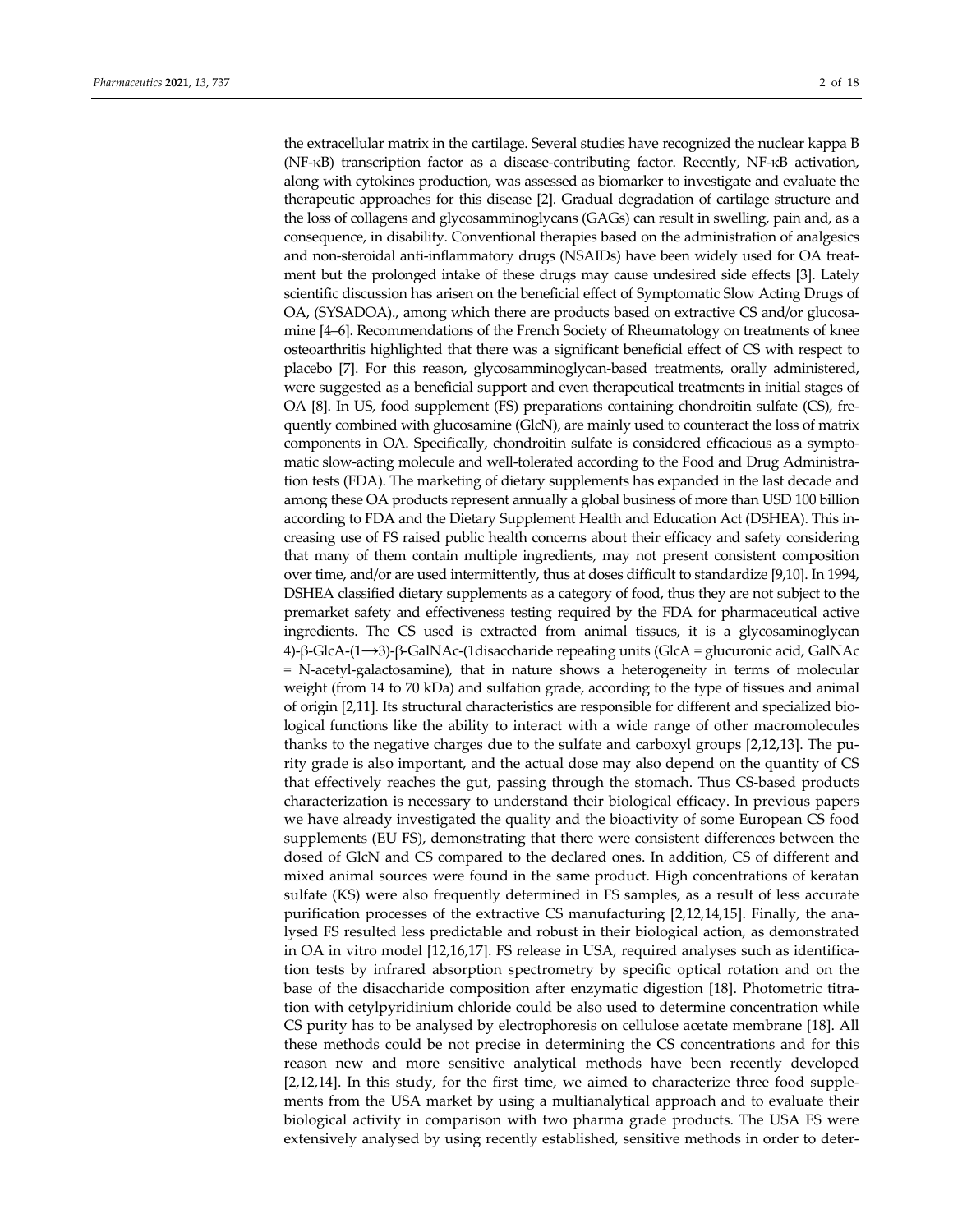mine purity, doses, and CS molecular weight and animal origin. In addition, a simulated gastric and intestinal digestion was set up to analyse the stability of CS biopolymer in the preparations, also compared to pharma grade formulations. Finally, the in vitro models based on cartilage and synovial isolated cells from OA human tissues, previous‐ ly described, were here implemented and improved to test the CS FS biological activity and additional biomarkers were selected for a more extensive and complete analyses of the biological response.

# **2. Materials and Methods**

# *2.1. Materials*

The hydrochloric acid used for the chemical hydrolysis of the samples was from Carlo Erba (Milan, Italy). The sodium acetate used for high performance anion exchange chromatography with pulsed amperometric detection (HPAE‐PAD) analyses were pur‐ chased from Sigma-Aldrich (Milan, Italy), as well as the N-acetyl-galactosamine (Gal-NAc), the glucosamine (GlcN) and the galactose (Gal) standards; while the NaOH solu‐ tion was from J.T. Baker (Deventer, The Netherlands). The ABC chondroitinase from *Proteus vulgaris*, used for the enzymatic degradation of the samples, was purchased from Sigma‐Aldrich (USA), as well as the di‐0S CS and the di‐4S CS disaccharide standards, the Tris, the sodium tetraborate, the sodium dodecyl sulfate (SDS), the sodium phos‐ phate dibasic and the sodium phosphate monobasic salts, and the ethylenediamine (EDA) used for the diverse buffer compositions and high performance capillary electro‐ phoresis (HPCE) analyses. Other disaccharide standards, the di‐6S CS and the di‐2S CS, were purchased, instead, from Santa Cruz Biotechnology (Dallas, TX, USA), while the di‐2,6S CS, the di‐2,4S CS and the di‐4,6S CS disaccharide standards were from Iduron ( Alderley, UK). The sodium nitrate, used for the analyses by size exclusion chromatog‐ raphy with triple detection array (SEC‐TDA), was from Sigma‐Aldrich (USA) as well. All the salts used for the simulated gastric and intestinal digestions were from Sig‐ ma‐Aldrich (USA) as well as the pepsin from porcine stomach mucosa and the bile from bovine, while the pancreatin from porcine pancreas was from Merck (Darmstadt, Ger‐ many). The CS standard used in HPCE analyses of intact chains was purified in our lab by strong anion exchange chromatography, as previously described [11]. Cell culture reagents and enzymes used in the biological experiments were from Gibco, Invitrogen (Carlsbad, CA, USA), unless otherwise specified. The three USA food supplements (FS) (named US FS1, US FS2 and US FS3) containing CS, GlcN and eventually HA, from three different companies, and the two pharmaceuticals (Ph) (named PhA and PhB), contain‐ ing only CS, were either purchased or obtained as test/gift samples. Their content per dose, as declared on the labels, is reported in Table 1.

| Sample | $CS$ (mg) | GlcN (mg) | $HA$ (mg)                |
|--------|-----------|-----------|--------------------------|
| PhA    | 400.0     | -         | $\overline{\phantom{0}}$ |
| PhB    | 400.0     | -         | $\overline{\phantom{0}}$ |
| US FS1 | 400.0     | 500.0     | $\overline{\phantom{0}}$ |
| US FS2 | 400.0     | 500.0     | $\overline{\phantom{0}}$ |
| US FS3 | 100.0     | 750.0     | 1.65                     |

**Table 1.** The CS, GlcN and HA contents per dose of the two pharmaceuticals and of the three USA food supplements, as declared on their labels.

#### *2.2. Methods*

2.2.1. Solid Fraction Determination

The dry weight of the samples was determined after weighting two capsules or tablets of each product (total weight) and then by dissolving them in MilliQ water under stirring at 300 rpm for 16 h. Afterwards, the samples were centrifuged at 6000 rpm and 4 °C for 20 min (Avanti J20‐XP, Beckman Coulter, Brea, CA, USA), the supernatants were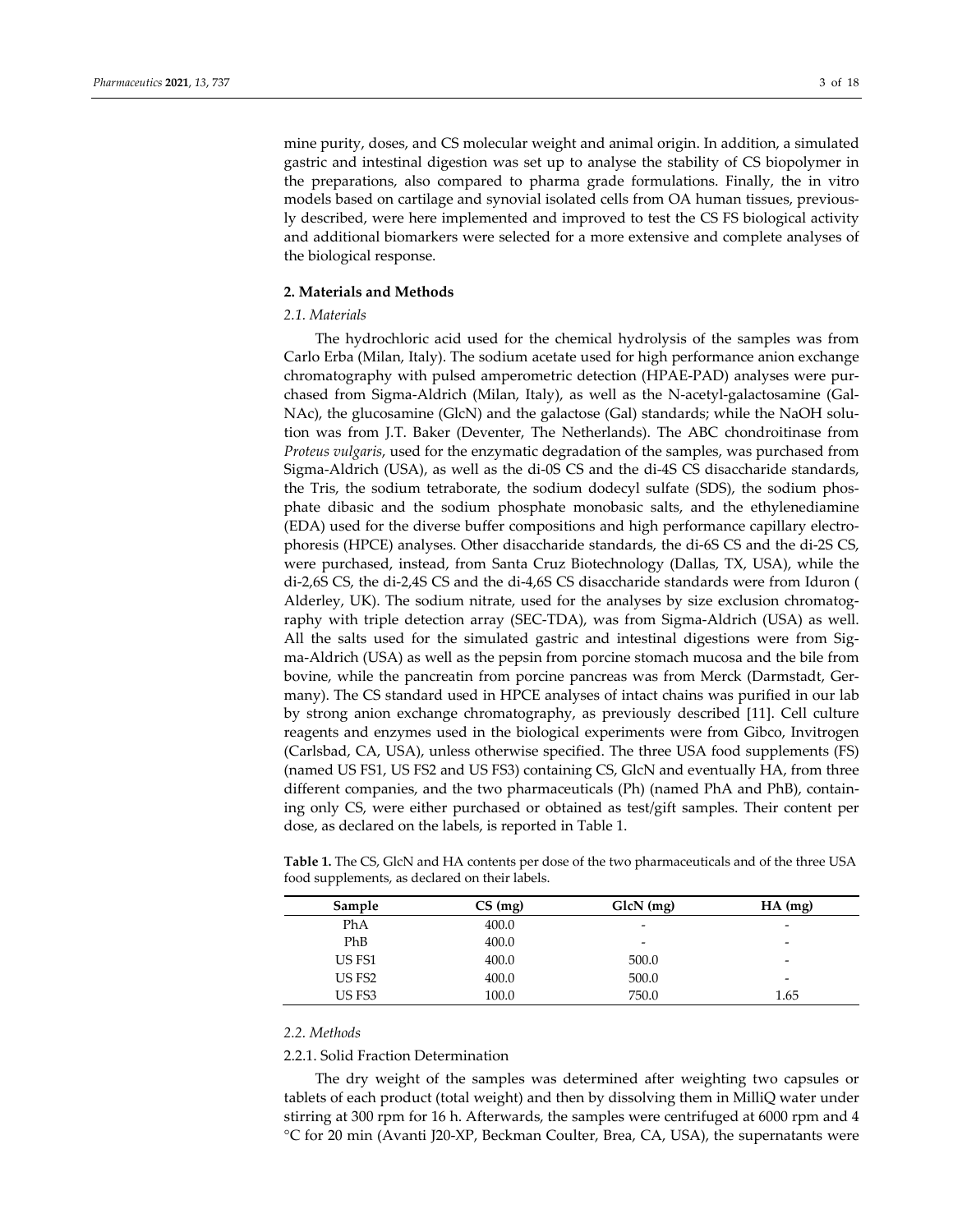separated and the insoluble solids were dried in a vacuum hoven at 40 °C and 0.1 mBar overnight [2]. Then the dried samples were weighted, and the insoluble percentage was calculated as the ratio of the insoluble fraction on the total weight.

#### 2.2.2. HPAE‐PAD Analyses of the Monosaccharide Composition

The CS, GlcN and KS contents in the USA FS and Ph samples supernatants ob‐ tained as above described were determined on the basis of their monosaccharide composition by HPAE‐PAD, after acidic hydrolysis, by using a ICS3000 chromatographer and a PA1 column (Thermo Fisher Scientific, Rodano, Italy), according to a previously described method [2,14]. In particular, the CS content was determined on the basis of the galactosamine concentration, while the free glucosamine content and the polymeric glucosamine content (derived from the keratan sulfate hydrolysis) were determined on the basis of the glucosamine concentration. The samples were first dissolved in milliQ water (2 capsules or tablets in 40 mL milliQ water) and centrifuged at 12,000 rpm and at 4 °C for 15 min (Avanti J20‐XP, Beckman Coulter, USA) to remove insoluble sol‐ ids.Aliquots of the supernatants (total samples) were hydrolyzed with 5 M HCl at 100 °C for 6 h and 600 rpm and then analysed to determine the CS content. Aliquots of the supernatants were also ultrafiltrated on 3 kDa membranes (Sartorius Stedim, Italy) at 6000 rpm and at  $4 \text{ }^{\circ}\text{C}$  (Avanti J20-XP, Beckman Coulter, USA). The retentate volumes were then hydrolyzed and analysed to determine both the CS and KS contents while the per‐ meate volumes were analysed to determine the free glucosamine concentration, without any previous hydrolysis [2,14].

## 2.2.3. HPCE Analyses of CS Disaccharide Composition

The USA FS and Ph samples were dissolved in milliQ water, as above described, in order to have a theoretical CS concentration of 10 mg∙mL−<sup>1</sup> and then centrifuged to re‐ move the insoluble solids, as described above. Small volumes (1 mL) of the supernatants were enzymatically digested with ABC chondroitinase and then analysed by HPCE, according to previously described methods [2,19]. Analyses were performed by using a HPCE instrument (P/ACE MDQ, Absciex, IL, USA), equipped with a deuterium lamp and a photo diode array detector, by using an uncoated fused-silica capillary  $(50 \mu m)$ I.D., 70 cm of total length, 60 cm of effective length, Absciex, USA). The percentage of each disaccharide on the total content of disaccharides was calculated according to the following formula: %dis-CS = [Peak Area dis-CS/( $\Sigma$  Peak Area all dis-CS)] × 100. The ratio of 4‐sulfated and 6‐sulfated CS disaccharide was calculated with the following for‐ mula: dis‐4SCS/dis‐6S × CS = [Peak Area dis‐4S/Peak Area dis‐6S]. The animal origin of CS in all the samples was derived comparing the obtained disaccharide percentages and the dis‐4S CS/dis‐6S CS ratio values with the ones reported in literature for CS standards or purified samples [2,19].

## 2.2.4. SEC‐TDA Analyses of CS Average Molecular Weight

The averaged molecular weight of the CS in the USA FS and Ph samples was de‐ termined by using a high performance size exclusion chromatographic system (Viscotek, Malvern, Italy), equipped with a triple detector array module according to a method previously described [11,14]. Separation was performed on two gel‐permeation columns, set in series, and equipped with a guard column (TSK-GEL GMPWXL,  $7.8 \times 30.0$  cm, Tosoh Bioscience, Torin, Italy), by eluting with 0.1 M NaNO<sub>3</sub> at pH 7.0 at a flow rate of 0.6 mL∙min−1, at 40 °C in 50 min runs. In addition, the USA FS and Ph samples, collected during the simulated gastric and intestinal digestion (at 0, 2 and 6 h), were analysed with the same method after ultrafiltration and 10–15 fold concentration on 3 kDa filter membranes (Amicon Ultra, Merck Millipore, Tullagreen, Ireland) at 12,000 rpm and at 4 °C (Centrifuge 5415 R, Eppendorf Corporate, Hamburg, Germany). All the samples were analysed in duplicate in a concentration range between 2.5 and 4.0 g⋅L<sup>-1</sup> to obtain a com-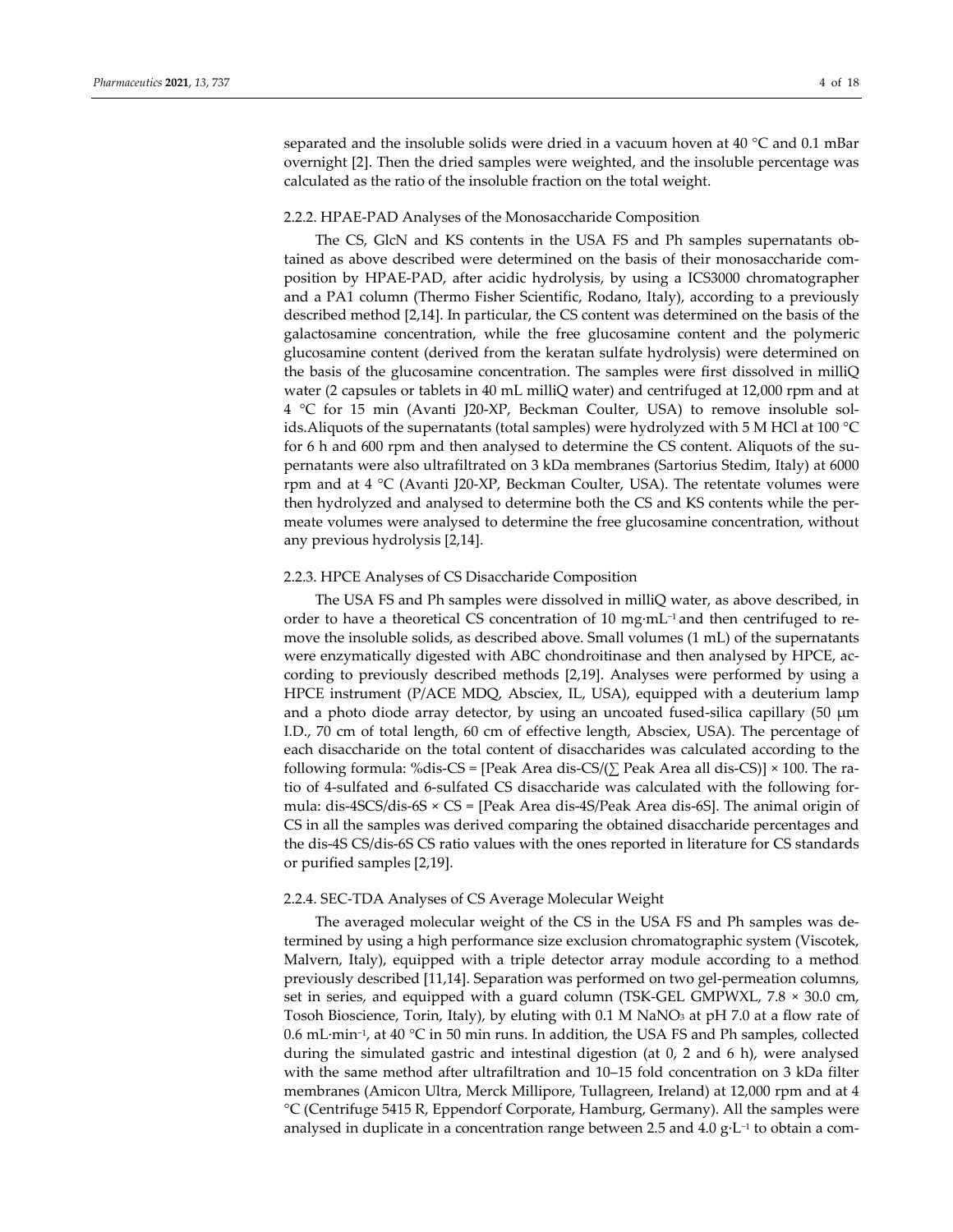plete hydrodynamic characterization and evaluate the CS average molecular weight (Mw) and the polidispersity index (Mw/Mn), according to methods developed in our laboratory and already described [14].

#### 2.2.5. In Vitro Simulated Gastric and Intestinal Digestion of Ph and US FS Samples

To determine if the human digestion may affect the CS integrity, an in vitro simu‐ lated gastric and intestinal digestion was accomplished in duplicate on the samples for a total time of 6 h, according to previously reported and standardized protocols [20,21]. The samples were first dissolved in milliQ water in order to have a theoretical CS concentration of 20 mg∙mL−1, then aliquots of these solutions (0.4 and 0.1 mL) were further dissolved in 10 mL of milliQ water plus 10 mL of a simulated gastric fluid (SGF) solution (6.9 mM KCl, 0.9 mM KH2PO4, 25.0 mM NaHCO3, 47.2 mM NaCl, 0.1 mM MgCl∙6 H2O, 0.5 mM (NH4)2CO<sub>3</sub>, 0.15 mM CaCl2⋅2 H2O) in order to have a theoretical CS concentration of 0.8 or 0.2 g∙L−<sup>1</sup> (for a total of 8 and 2 mg of CS). These concentration values may simulate the CS concentrations in the human stomach (0.5 L) when the USA FS (that theoretically contain from 0.1 to 0.4 g of CS) and the Ph samples (that theoretically contain 0.4 g of CS) are dissolved. Pepsin (2000 U∙mL−1) was added to the 20 mL of each simulated gastric digestion sample, pH was adjusted to 2.5 with 5 M HCl and the reac‐ tion was run for 2 h at 37 °C and 150 rpm. After 2 h, 10 mL of the simulated gastric digestion samples were dissolved in 10 mL of a simulated intestinal fluid solution (SIF) (6.8 mM KCl, 0.8 mM KH2PO4, 85.0 mM NaHCO3, 38.4 mM NaCl, 0.33 mM MgCl∙6 H2O, 0.6 mM CaCl2∙2 H2O). Pancreatin (100 U∙mL−1) and bile (10 mM) were added to the 20 mL of each simulated intestinal digestion sample, pH was adjusted to 7.0 with 5 M NaOH and the reaction was run for 4 h at 37 °C and 150 rpm. Aliquots of the samples were withdrawn at the beginning of the digestion procedure (0 h), after the gastric digestion  $(2 h)$  and after the intestinal digestion  $(6 h)$  to analyse the CS content and its average molecular weight. The enzyme reactions were always stopped by boiling the samples at 100 °C for 5 min.

#### 2.2.6. HPCE Analyses of CS after In Vitro Simulated Gastric and Intestinal Digestion

The USA FS and Ph samples were analysed by HPCE to determine the quantity of CS remained after in vitro simulated gastric and intestinal digestion. Small aliquots (1.0 mL) of the samples at time zero, after gastric digestion (2 h) and after intestinal digestion (6 h) were ultrafiltrated on 3 kDa filter membranes (Amicon Ultra, Merck Millipore, Ire‐ land) at 12,000 rpm and at 4 °C (Centrifuge 5415 R, Eppendorf, Germany) and concentrated up to ten folds. The concentrated samples were then analysed by HPCE according to a recently reported method [15], by using a HPCE instrument (P/ACE MDQ, Absciex, USA), equipped with a deuterium lamp and a photo diode array detector, employing an uncoated fused‐silica capillary (50 μm I.D., 70 cm of total length, 60 cm of effective length, Absciex, USA) and a 115 mM NaH2PO4 plus 38 mM EDA buffer at pH 4.0, in re‐ verse mode at −7 kV and at 18 °C with detection at 193 nm. The concentrations of CS de‐ termined in the analyses of the samples, after gastric and intestinal digestions (2 h and 4 h), were compared with the concentrations of CS determined in the initial samples (0 h) and the percentage of remained CS after gastric or intestinal digestion was calculated according to the following formula: % CS 2 h or 4 h = [CS (mg∙mL−1) 2 h or 4 h /CS (mg∙mL−1) 0 h]∙100, as averaged value of duplicate experiments. The percentage of the total remained CS content after both gastric and intestinal digestions (6 h) was calculated according to the following formula: % CS total =  $[%CS 2 h \times %CS 4 h]/100$ .

# 2.2.7. Biological Activity Assays

The biological efficacy was tested in order to assess the anti‐inflammatory effect of FDA approved CS based food supplements, commercialized also in USA, in comparison to CS pharmaceutical grade samples of two different sources. Specifically, two pharma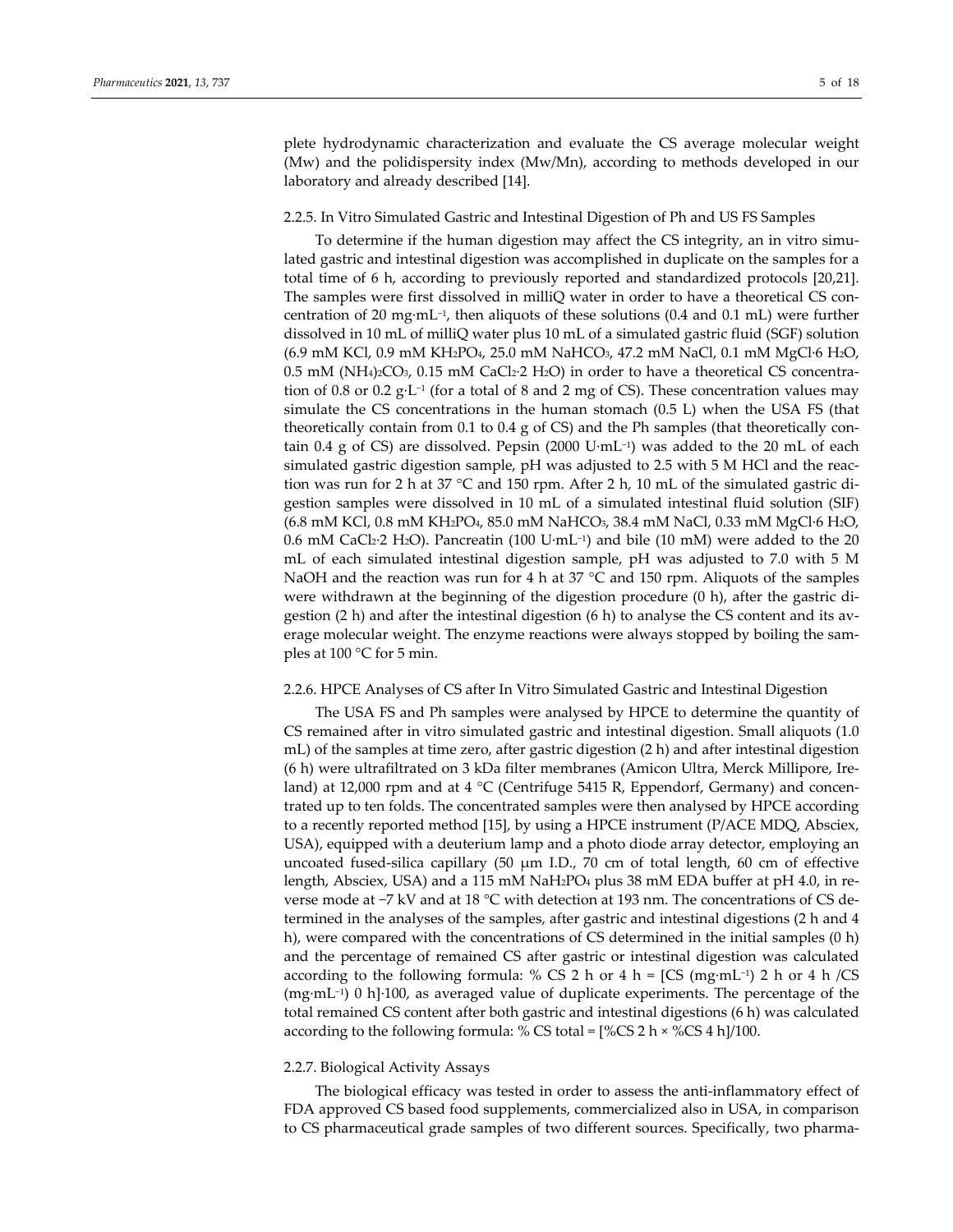ceutical chondroitin samples (PhA and PhB) of terrestrial or fish animal origin and the three US‐FS were tested (Table 1). All the supernatants of the samples, obtained as de‐ scribed above in this section, were diluted in the cell medium. All food supplements and pharmaceutical formulations were tested, using the same final CS concentration (1.5 mg∙mL−1), on two different cell models based on cartilage cells: (a) articular pathological chondrocytes and (b) synoviocytes of synovial fluid, both isolated, as previously de‐ scribed, by osteoarthritis affected patients undergoing surgical procedures for knee joints at the Orthopedics and Traumatology Department of University " Federico II" of Naples.

#### 2.2.8. Isolation and Culture of Cartilage Chondrocytes and Knee Joint Synoviocytes

According to the procedures previously developed by our group and reported in literature [12,16], to establish the in vitro models of interest two different cartilage specimen from the same knee were obtained (by 3 different patients). An intact cartilaginous tissue was used to isolate primary chondrocytes as control (healthy control), while the other primary cells obtained by digestion of severely damaged cartilage (on the same knee joint) where assessed as pathological control ( $pCTR$ ). In this respect, safranin‐O‐fast green staining was performed to distinguish the two specific species of the same cartilage (Supplementary material Figure S1). In brief, primary cell isolation was obtained from cartilage tissue, enzymatically digested using collagenase Type I (3 mg/mL) and dispase (4 mg/mL) from Gibco, Invitrogen, USA, and Gentamycin 0.2 mg/mL (Hospira, Lake Forest, IL, USA) using a shaking plate overnight at the tempera‐ ture of 37 °C. After separation through a sterile filter (70  $\mu$ m, Corning, NY, USA) the cells were resuspended in complete medium and then seeded in a 12 tissue culture well. The synovial fluid samples were centrifuged, the pellets were washed with PBS and the cells were seeded following the same protocol used for the chondrocytes. Cell character‐ ization was obtained through flow cytometry, as previously reported [16].

#### 2.2.9. Cell Viability Evaluation through MTT‐Test

Cytotoxicity was assessed on  $3.0 \times 10^4$  cells seeded in a standard 24-well culture plate, and treated with USA FS in comparison to terrestrial Ph and fish Ph. The analyses were performed after 48 h post-treatment using tetrazolium dye 3‐(4,5‐dimethylthiazol‐2‐yl)‐2,5‐diphenyltetrazolium bromide (MTT). Spectrophotometer absorbances relative to living cells were assayed through the reduction of tetrazolium ring in blue formazan salts [22]. After treatment, the medium was replaced by a solution of MTT 0.5 mg/mL in DMEM medium without phenol‐red for 3 h of incubation. Iinsolu‐ ble formazan salts were suspended in HCl 0.1 M diluted in isopropanol. Finally. ab‐ sorbances were evaluated at 570 nm. Viability of treated cells was evaluated with respect to untreated cells and quantified as percentage according to the following equation.

$$
(vitality = mean OD treated cells/mean OD control × 100),
$$
\n
$$
(1)
$$

According to ISO 10993‐5 a substance (or extractables) is cytotoxic if viability is be‐ low 50% of the control (pCTR) [23].

# 2.2.10. Cell Growth and Proliferation Using Time Lapse Video Microscopy (TLVM)

Morphological evaluations and cell proliferation were analysed through time lapse videomicroscopy (TLVM) up to 96 h. 24‐well tissue plates were seeded with 1.0 × 104 cells/cm2. The culture medium was then removed and replaced by either fresh medium alone (control), or medium containing pharmaceutical grade chondroitin sulfate samples (PhA and PhB) or USA food supplements (FS) reported in Table 1. TLVM enabled both the contemporary incubation of more samples and also multiple‐field visualization within the same sample, ensuring the statistical significance of the experiments and thus allowing prolonged observations of living cell behaviour [24]. Pictures were taken every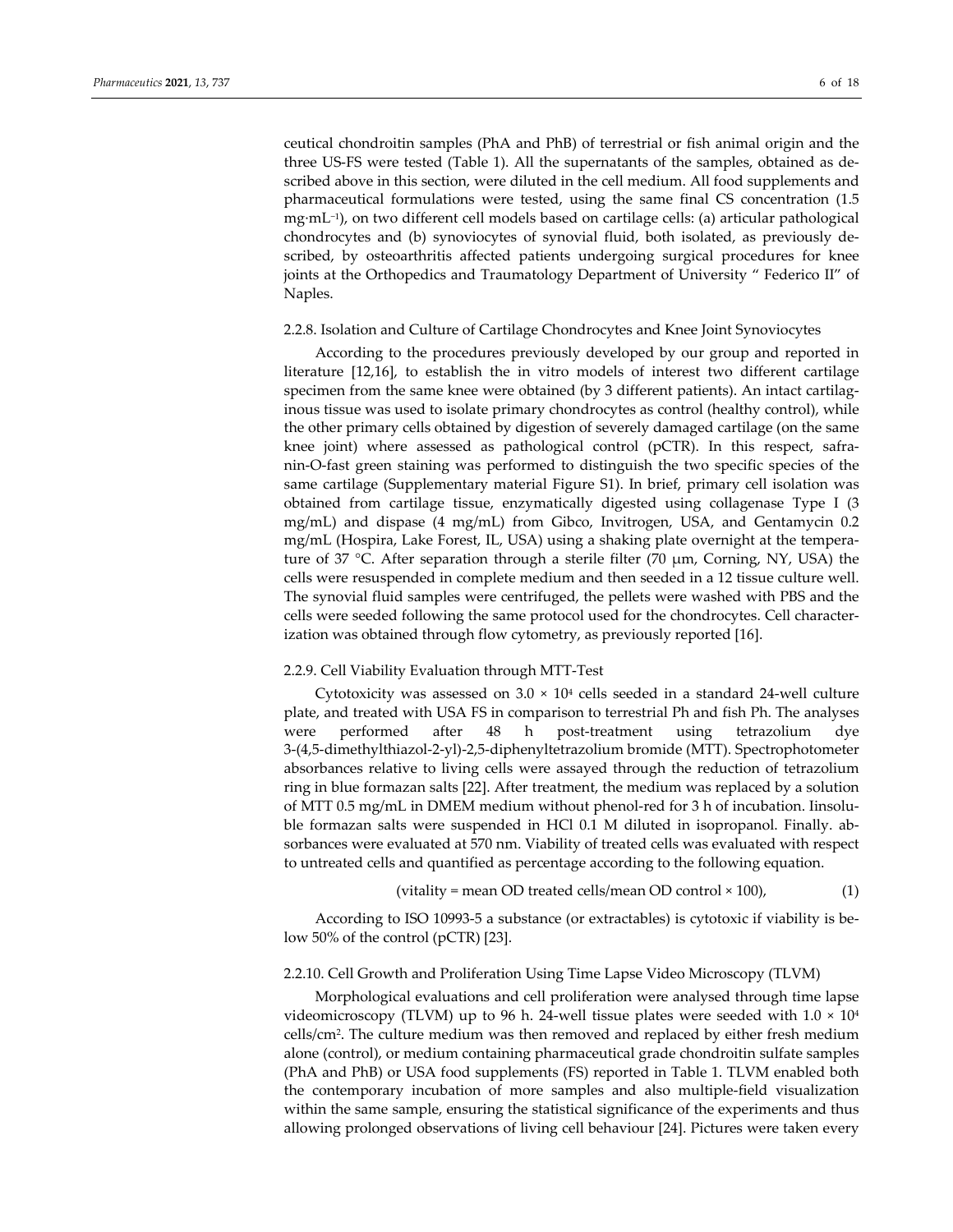120 min, throughout the entire interval of the experiment (up to 96 h), and four repre‐ sentative fields of view for each well were selected and registered. All treatments were performed in triplicate to collect robust data and evaluate standard variations. The rec‐ orded images were analysed using Image‐Pro1 Plus 5.1 software, for cell image analysis (Media Cybernetics).

# 2.2.11. Gene Expression Analyses of COMP‐2 and HAS‐1 by qRT‐PCR

Chondrocytes and synoviocytes  $(5.0 \times 10^4 \text{ cells/cm}^2)$  were seeded into 24-well and treated with terrestrial Ph, fish Ph and USFS to perform mRNA analyses. Specifically, COMP‐2 (primer sequence forward *5′–GAGAACTTTGCCGTTGAAGC‐3′*, reverse *5′‐GCTTCCTGTAGGTGGCAATC‐3***′**) and HAS‐1 (primer sequences forward *5′–GGGGATCTTCCCCAAGACC‐3′* reverse *5′‐CTCGGAGATTCGGTGGACTA‐3′)* were analysed. Total RNA was isolated using TRIzol® Reagent (Invitrogen, Milan, Italy) and RNA concentrations of each sample were evaluated using a Nanodrop Instrument (Celbio, Milan, Italy), total RNA  $(1 \mu g)$  was retro-transcribed into cDNA using Reverse Transcription System Kit (Promega, Milan, Italy) according to manufacturer's instruc‐ tions. IQ ™ SYBR® Green Supermix (Bio‐Rad Laboratories, Milan, Italy) was used in or‐ der to perform quantitative Real‐Time PCR. The samples were analysed in triplicate, and the mRNA expressions of specific genes were normalized with respect to the glyceraldehyde‐3‐phosphate dehydrogenase (GAPDH, primer sequences: forward *5′‐TTCCACGGCACAGTCAA‐3′*, reverse *5′‐GCAGGTCAGGTCCACAA‐3′*) housekeeping gene [25]. The variations of gene expressions were evaluated using the quantification method 2<sup>-ΔΔCt</sup> through Bio-Rad iQ5 software (Bio-Rad, Milan, Italy, Laboratories).

#### 2.2.12. COMP‐2, NF‐kB and PTX‐3 Protein Expression Using Western Blotting Analyses

Western blotting (WB) was performed to analyse protein expression of COMP‐2 and NF‐kB as key biomarkers of inflammation. Intracellular proteins were obtained us‐ ing Radio‐Immunoprecipitation Assay (RIPA buffer) (1×) (Cell Signaling Technology, Danvers, MA, USA) and Bradford method was used to quantify their concentrations. 10% SDS‐PAGE was performed to electrophoretically resolve 2 μg of proteins and transfer them to nitrocellulose membrane (GE, Amersham, UK). This latter was blocked with 5% nonfat milk in Tris-buffered saline and 0.05% Tween-20 (TBST) and it was incubated with. primary antibodies (1:500 dilution) anti‐ COMP‐2 and anti‐NF‐kB (San‐ tacruz Biotechnology, Dallas, TX, USA). Immunoreactive bands, after TBST washing, were revealed using horseradish peroxidase‐conjugated secondary antibodies (1:10,000 dilution) (Santacruz Biotechnology, USA). ECL (Millipore, USA) was used to obtain the specific signals. Normalization was performed with respect to Actin (1:500 dilution) housekeeping protein (Santacruz Biotechnology, USA).

#### 2.2.13. IL‐6 and IL‐8 Cytokines Quantification Using ELISA Assay

IL‐6 and IL‐8 production was quantified using ELISA assay (Boster Biological Technology Pleasanton, CA, USA). Briefly, cell supernatants were collected after 48 h of treatment, centrifuged to separate detached cells and/or debris eventually present (3000 rpm for 10 min at 4  $^{\circ}$ C), and the supernatant were then analysed to cytokines quantification. Each experiment was performed in triplicate and cytokine amounts were assayed by a microplate reader (Biorad laboratories, Milan, Italy). The analytic concentrations were calculated using a standard curve according to the manufacturer's instructions and as previously reported [12].

#### **3. Results**

#### *3.1. Solid Fraction Determination*

The food supplements, dissolved in purified water, showed different colours from opaque white to yellow, probably due to the diverse, multiple components of the sam‐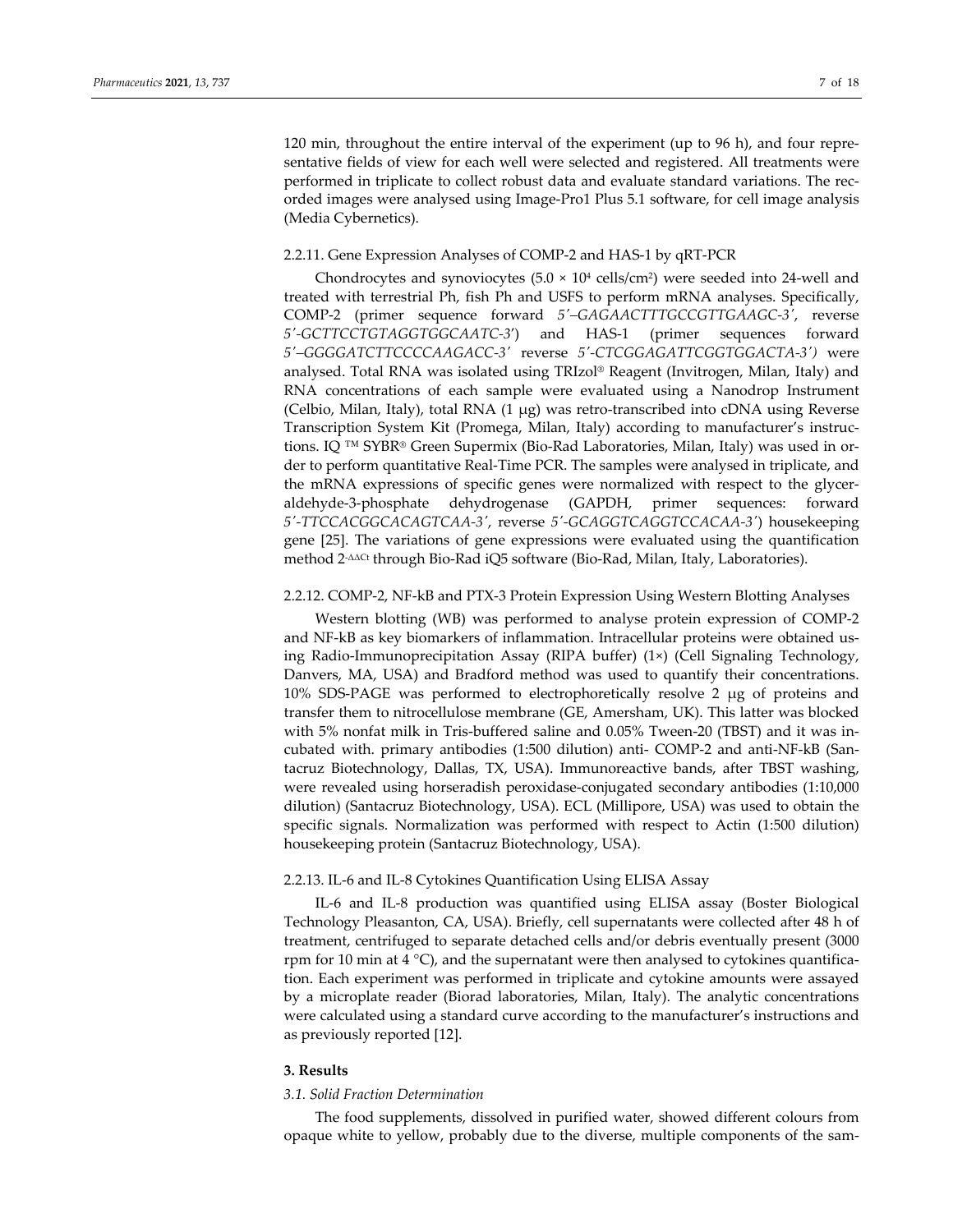ples (Figure 1a,b). They also showed an evident precipitate (insoluble components). In contrast, the pharmaceutical CS samples, once dissolved, were perfectly transparent and uncoloured solutions; as expected, no sediments were visible, and no insoluble material was found after centrifugation (Figure 1a,b).

|              |                                   | Sample            | Determined insoluble<br>dry weight % (w/w) |
|--------------|-----------------------------------|-------------------|--------------------------------------------|
| Ph B<br>Ph A | US FS3<br>US FS1<br><b>US FS2</b> | PhA               |                                            |
|              |                                   | PhB               | $\overline{\phantom{a}}$                   |
|              |                                   | USFS1             | 2.0                                        |
|              |                                   | USFS <sub>2</sub> | 24.0                                       |
|              |                                   | USFS3             | 24.0                                       |
|              | (a)                               |                   | $\left(\mathbf{b}\right)$                  |

**Figure 1.** (**a**) Picture of the pharmaceutical products and US food supplement insoluble contents; (**b**) Determined insolu‐ ble dry weight table.

# *3.2. Monosaccharide Composition by HPAE‐PAD, CS Disaccharide Composition by HPCE, CS Average Molecular Weight by SEC‐TDA*

HPAE‐PAD analyses demonstrated that all the USA FS had CS and GlcN contents lower than the declared values in the range from −6.90% to −14.70% and from −59.50% to −68.80%, respectively (Figure 2a). In the chromatograms of the USA FS total samples and of the 3 kDa retentate samples the peak of galactose indicated a keratan sulfate presence that was relevant and quantified in the range from 33.91% to 68.00% (Figure 2a,b). Pharma grade products, instead, contained mainly CS  $(98.00-99.70 \pm 0.20\%)$  and a very low KS content (lower than 2.00%), in agreement with previous analyses (Figure 2b). HPCE analyses of the disaccharide composition of the two pharmaceuticals demonstrated that they contained CS of bovine and fish origin, respectively. In addition, their average molecular weights obtained by SEC‐TDA were perfectly in agreement with that origin, and Mw average values of 19.00 and 36.20 kDa were determined, respectively (Table 2). The three USA FS samples, instead, showed disaccharide profiles of pig or mixed marine/terrestrial origin CS. In addition, in these cases the average molecular weights were consistent with the determined animal origin. In particular, the US FS2 showed a distribution of two different molecular weight values typical of a marine and terrestrial CS (62.06 and 28.06 kDa, respectively), while in the US FS3 sample it was also possible to determine the molecular weight of the HA present in the sample (375.00 kDa) (Table 2).

**Table 2.** CS disaccharide composition and animal origin determined by HPCE analyses after enzymatic digestion, CS average molecular weight and polydispersity index as determined by SEC‐TDA analyses of pharma grade samples and US food supplements (standard were deviations lower than 5%).

| Pharma-<br>ceuticals |           |       |       |      |      | % dis-0S % dis-6S % dis-4S % dis-2S % dis-2,6S % dis-4,6S % dis-2,4S |      | $\%$<br>$dis-4S/6S$                                                              | <b>CS Animal</b><br>Origin             | CS Mw (KDa) CS Mw/Mn |      |
|----------------------|-----------|-------|-------|------|------|----------------------------------------------------------------------|------|----------------------------------------------------------------------------------|----------------------------------------|----------------------|------|
|                      | CS        | CS    | CS    |      | CS   |                                                                      | CS   | CS                                                                               |                                        |                      |      |
| Ph A                 | 2.12      | 15.49 | 82.38 | n.d. | n.d. | n.d.                                                                 | n.d. | 5.32                                                                             | Pig                                    | 19.00                | 1.22 |
| Ph B                 | n.d.      | 64.21 | 26.87 | n.d. | 5.3  | 3.61                                                                 | n.d. | 0.42                                                                             | Fish                                   | 36.22                | 1.23 |
| Food sup-            |           |       |       |      |      |                                                                      |      | % dis-0S % dis-6S % dis-4S % dis-2S % dis-2,6S % dis-4,6S % dis-2,4S % dis-4S/6S | 'CS Animal Origin CS Mw (KDa) CS Mw/Mn |                      |      |
| plements             | <b>CS</b> | CS    | CS    | CS   | CS   | CS                                                                   |      | CS                                                                               |                                        |                      |      |
| US FS1               | 4.06      | 18.71 | 71.61 | 1.04 | n.d. | n.d.                                                                 | 4.56 | 3.83                                                                             | Pig                                    | 18.71                | 1.27 |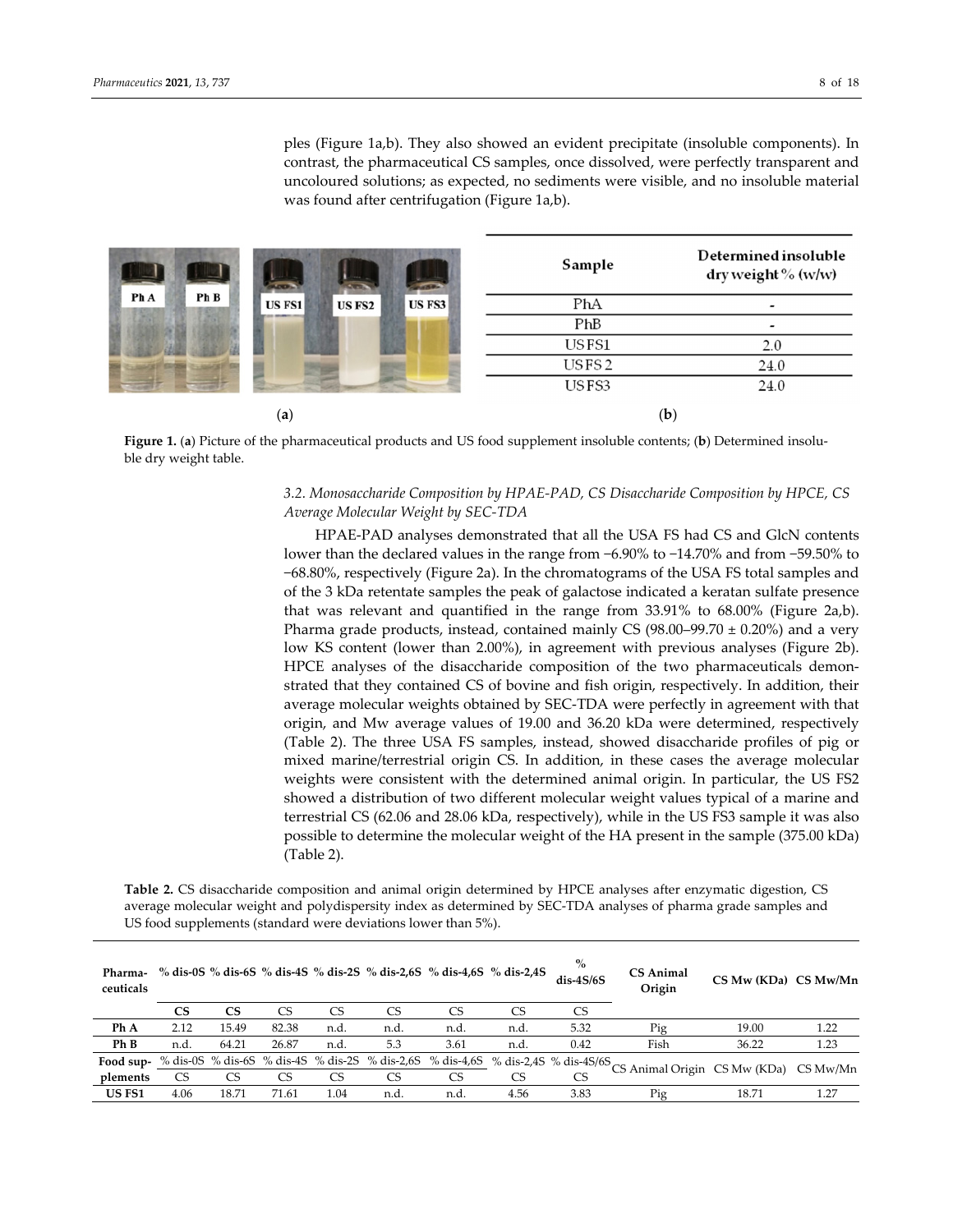| US FS2 | 1.81     | 15.55 | 52.99 | 4.93 | 14.6 | 10.11 | n.d. | 3.41 | Mixed<br>Terrestrial/<br>Marine | 62.06/28.6     | 1.16/1.01     |
|--------|----------|-------|-------|------|------|-------|------|------|---------------------------------|----------------|---------------|
| US FS3 | $15.61*$ | 15.21 | 53.88 | n.d. | 5.79 | 8.52  | 1.08 | 3.56 | Mixed<br>Terrestrial/<br>Marine | 375.00 */ 22.8 | $1.49*$ /1.25 |



**Figure 2.** (**a**) CS, GlcN and KS contents in pharma grade samples and in US food supplements, obtained by HPAE‐PAD analyses after chemical hydrolysis, reported in percentages compared to the declared values in the labels. (**b**) HPAE‐PAD chromatograms of the US food supplements; the monosaccharide peaks are indicated by the arrows.

## *3.3. CS Analyses after In Vitro Simulated Gastric and Intestinal Digestion*

HPCE analyses of all the samples showed a high fraction of chondroitin sulfate re‐ covered after the simulated gastric digestion, between 94.1% and 99.6%, and also after the simulated intestinal digestion, between 91.4% and 99.6%. Thus, at least 87.2% of the initial CS content was estimated to potentially reach the gut, showing a similar charge to mass ratio (consistent with migration in HPCE analyses) (Table 3). SEC‐TDA analyses of the pharma grade samples, after the gastric and the intestinal digestions, demonstrated the presence of a second CS peak with a molecular weight value lower than the initial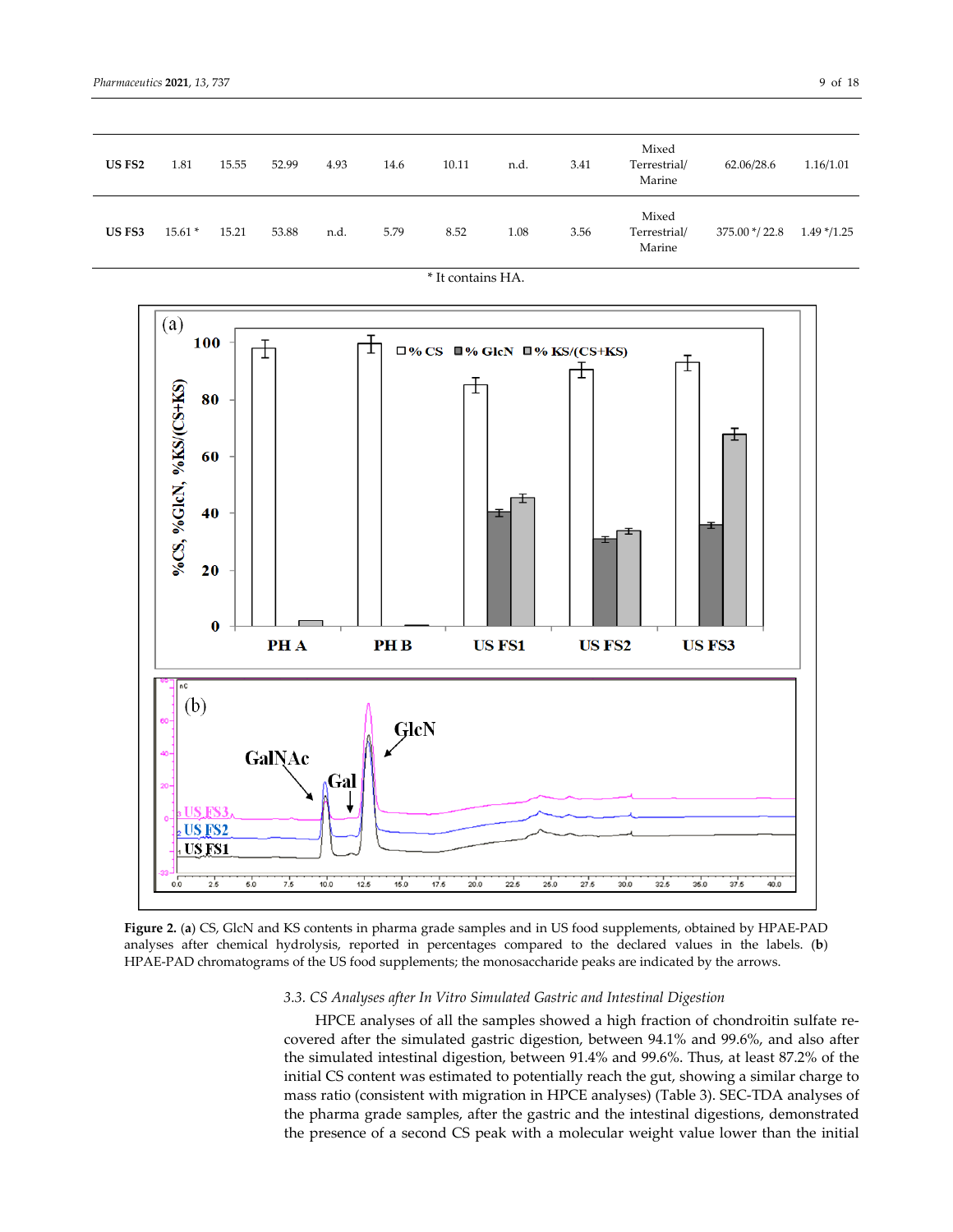one (about 18.00 kDa) that was present in a percentage between 13.8% and 18.0%. This peak was also noted in the USA FS digested samples with slightly higher percentages (between 20.4% and 29.9%) and MW in the range of 15.9 and 19.2 kDa (Supplementary Material Figure S2).

**Table 3.** Percentage values, with standard deviations, of chondroitin sulfate in pharma grade samples and in US food supplements after simulated gastric digestion, after simulated intestinal digestion and the calculated total CS percentage after the two digestions.

|                              | % CS Post Gastric Digestion |                 |                                              |                | % CS Post Intestinal Digestion % Total CS Post Full Digestion |                 |  |  |
|------------------------------|-----------------------------|-----------------|----------------------------------------------|----------------|---------------------------------------------------------------|-----------------|--|--|
| Pharmaceuticals % average CS |                             | $\%$ std dev CS | $%$ average CS                               | $%$ std dev CS | $%$ average CS                                                | $%$ std dev CS  |  |  |
| Ph A                         | 95.44                       | 4.22            | 91.35                                        | 1.60           | 87.19                                                         | 0.07            |  |  |
| Ph B                         | 94.05                       | 5.95            | 96.60                                        | 3.34           | 90.85                                                         | 0.20            |  |  |
| Food supple-<br>ments        | $\%$ average CS             |                 | % std dev $CS$ % average $CS$ % std dev $CS$ |                | $\%$ average CS                                               | $\%$ std dev CS |  |  |
| US FS1                       | 96.17                       | 3.34            | 99.60                                        | 0.31           | 95.78                                                         | 0.01            |  |  |
| <b>US FS2</b>                | 95.54                       | 4.01            | 94.49                                        | 2.20           | 90.27                                                         | 0.09            |  |  |
| US FS3                       | 99.63                       | 0.37            | 95.21                                        | 3.57           | 94.86                                                         | 0.01            |  |  |

#### *3.4. Cell Viability on Chondrocytes Using MTT Assay*

Cell viability on articular chondrocytes was analysed after 48 h of incubation with different USA FS samples. As shown in the Figure 3, US food supplements were not cy‐ totoxic. In particular, the cell viability was similar to pCTR at 48 h in presence of USFS1. However, USFS3 and USFS2 treatments happened to reduce metabolic activity of 40% with respect to pCTR for both food supplements. As previously found for very pure CS samples, PhA and PhB induced cell proliferation. Specifically, PhA showed an increment of about 30% respect to pCTR (Figure 3a). In addition, for synoviocytes, MTT test after 48 h of treatments, showed that none of US FS tested was cytotoxic. Specifically, USFS1 treatment enhanced cell viability about 2‐fold respect to pCTR. However, USFS2 and USFS3 presented a 20% lower cell viability respect to PhA and 2.0 fold lower respect to PhB (Figure 3b).



on chondrocyte (**a**), and synoviocyte (**b**), treated with US FS in comparison to PhA and PhB phar‐ ma grade chondroitin sulfate based products. The values presented are the averages ± S.D. For chondrocytes (**a**) significant differences are indicated as  $\sharp$  *p* < 0.05 vs. pCTR, and  $\sharp$  *p* < 0.01 respect to PhA and PhB. For synoviocytes significant differences are  $\sharp p < 0.01$  vs. pCTR and  $\sharp p < 0.01$  vs. PhA, PhB and USFS1.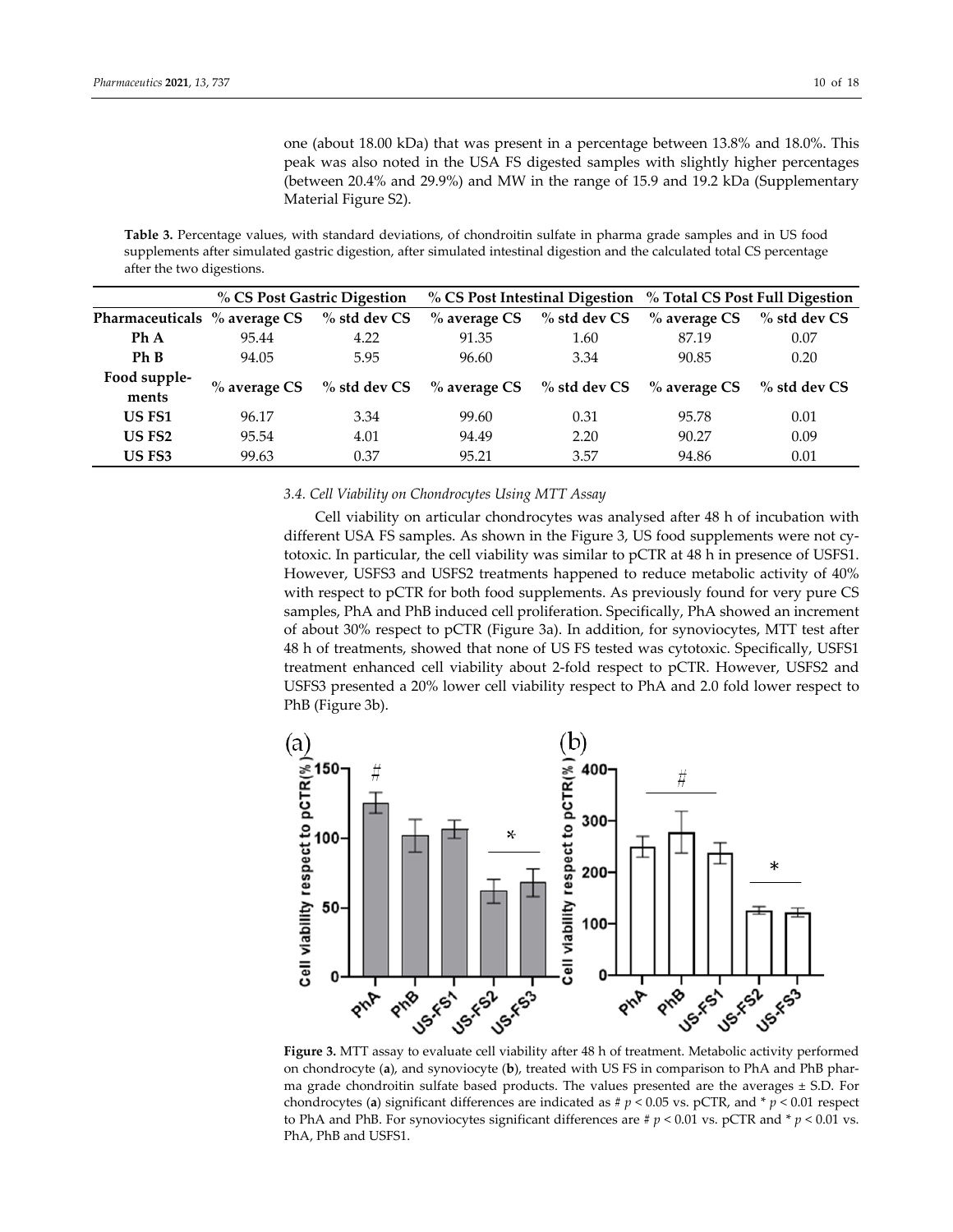# *3.5. Cell Growth and Proliferation Evaluation Using Time Lapse Video Microscopy*

To better analyse cell proliferation, time lapse experiments, up to 96 h, were accom‐ plished (Supplementary Material Figure S3). Among the three FDA approved US FS tested, only USFS1 improved cell viability, while USFS2 and USFS3 significantly ham‐ pered cell adhesion to the plate from the beginning of the observation time. Interesting‐ ly, PhA and PhB improved cell proliferation, with respect to pathological CTR, with PhA being the most effective. Specifically, at 48 h, PhA treatment led to an increased chondrocytes cell counts of 1.3 fold and PhB and of 2.1 fold with respect to pathological CTR. Noticeably PhA improved cell proliferation even with respect to healthy CTR in the range time of 48–72 h.

#### *3.6. COMP‐2 and HAS‐1 Gene Expression Analyses by qRT‐PCR*

In chondrocyte extracts COMP‐2 and HAS‐1 gene expression level were quantified using q‐RT‐PCR analyses (Figure 4). COMP‐2 was downregulated for all samples tested (Figure 4a). Only USFS1 resulted similar to pCTR. FS samples increased HAS‐1 gene ex‐ pression (Figure 4b), specifically of 4 (USFS1), 3.8 (USFS2), and 2 fold (USFS3) respect to pCTR after 6 h of treatment. As expected, also pharmaceutical CS products increased HAS-1 expression of 10 (PhA) and about 6 fold (PhB) vs. pCTR respectively. On synoviocytes, COMP‐2 expression is reduced respect to pCTR with PhA and PhB addition, as predictable. Among the FS tested, USFS1 was unable to significantly modulate COMP‐2 expression, USFS2 increased COMP-2 of about 1.6 fold with respect to pCTR. In synoviocytes model, HAS‐1 expression resulted upregulated by FS (Figure 4b) but to a lower extent when compared to PhA and PhB mRNA transcription (4‐fold).



**Figure 4.** Gene expression analyses normalized respect to pathological untreated cells (pCTR) for the analyses of COMP‐2 (**a**) and HAS‐1 (**b**) on chondrocytes and synoviocytes, treated with US FDA approved FS in comparison to PhA and PhB samples at 6 h of incubation. The values presented are the averages ± S.D. Significant differences are indicated as \* *p* < 0.01 vs. pCTR.

# *3.7. NF‐kB, COMP‐2 and PTX‐3 Protein Expression in Human OA Chondrocytes and Synovi‐ ocytes: WB Analyses*

After 48 h of Ph CS and USFS based treatments, chondrocytes and synoviocytes were harvested to obtain intracellular protein fraction to analyse via western blot. Because of cell growth limitation observed for some of the treatments, the samples that permitted to recover a sufficient number of proteins were PhA, PhB and USFS1. On these samples, WB outcomes showed that pCTR expressed higher levels of NF‐kB, COMP‐2 and PTX‐3 than hCTR confirming the inflammation state of the pathological chondrocytes (Figure 5). In particular, COMP‐2 expression level was reduced of about 1.4 fold by Ph CS treatments while USFS1 was even more effective decreasing COMP‐2 expression of about 5.5 fold. PhA and PhB reduced NF‐kB signal of 1.2 and 1.3 fold in comparison to pCTR. While US‐FS1 proved not effective in modulating this important mediator of inflammation. Finally, PTX‐3 protein expression was reduced of about 1.3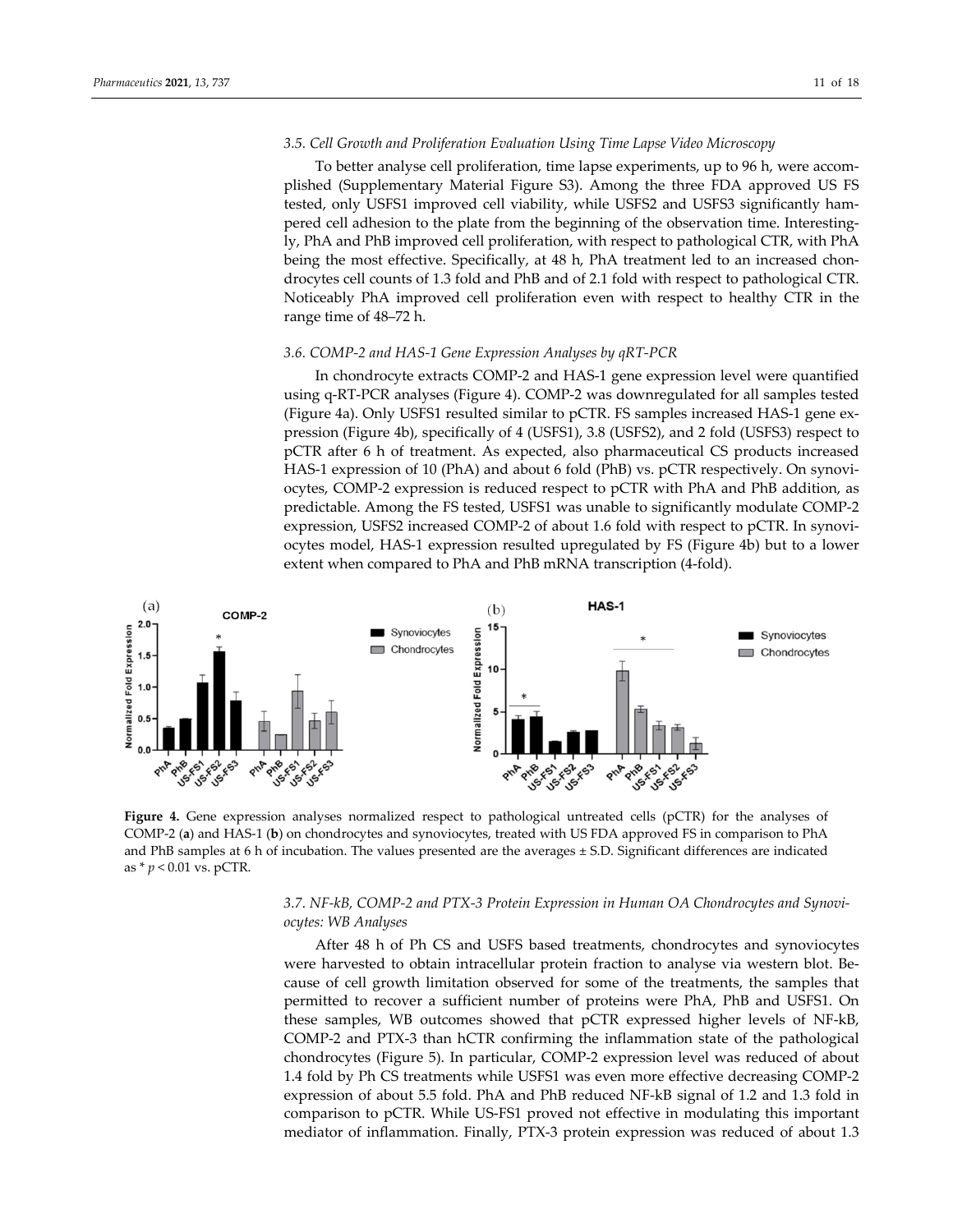fold and 1.6 fold with PhA and PhB treatments, respectively. USFS1 further decreased the expression of this biomarker of about 5.9 fold. Similarly to what was found for chondrocytes model, also on synoviocytes (Figure 5b), the protein extraction for USFS3 and USFS2 treated cells was not sufficient for WB analyses. As showed in Figure 5b, af‐ ter 48 h, treatment with PhA and PhB resulted more effective than USFS1 in decreasing COMP‐2 and NF‐kB. Specifically, COMP‐2 protein expression was slightly decreased in presence of PhA and PhB in comparison to pathological control (about 1.2 fold). USFS1

was not effective (its expression resulted very similar to pCTR). NF-kB was reduced for PhA and PhB treatments, exactly 1.4‐ and 1.7‐fold less than pCTR. In addition, USFS1 reduced NF‐kB expression of 1.4 fold vs. pCTR. Finally, PTX‐3 was reduced of 1.9 and 1.5 with PhA and PhB treatments, respectively. Its expression was reduced 1.4 fold compared to pCTR also for US FS1 treatment.



**Figure 5.** Western blotting analyses relative to COMP‐2, NF‐kB and PTX‐3 on chondrocyte (**a**) and synoviocytes (**b**) treated with USA FS in comparison to PhA and PhB samples at 48 h of incubation. The expression of each protein was normalized respect to actin housekeeping protein.

# *3.8. IL‐6 and IL‐8 Quantification on Chondrocytes and Synoviocytes Using ELISA Assay*

All three FDA approved FS were not effective on cytokines modulation (Figure 6). Cytokines were not quantifiable for USFS2 and USFS3, possibly due to a minor viable cell number respect to PhA and PhB and USFS1treated cells (as shown by viability data). IL‐6 and IL‐8 were quantified for chondrocytes (Figure 6a) and for synoviocytes when cell viability (and/or cell densities) were comparable (Figure 6b). IL‐6 proved signifi‐ cantly reduced in presence of PhA and PhB of 3 and about 1.7 fold less than pCTR (Fig‐ ure 6a). In addition, for IL‐8, both pharmaceutical grade samples reduced cytokines production. Specifically, IL‐8 is reduced of 60% in presence of PhA and of 80% with PhB, compared to pCTR. On human OA synoviocytes (Figure 6b) ELISA assay results showed that IL‐6 was reduced with PhA and PhB treatment of 1.7 and 1.8, respectively. At the same time, IL-8 was decreased by PhA and PhB with respect to pathological control, of 1.5 and 2.5 fold respectively.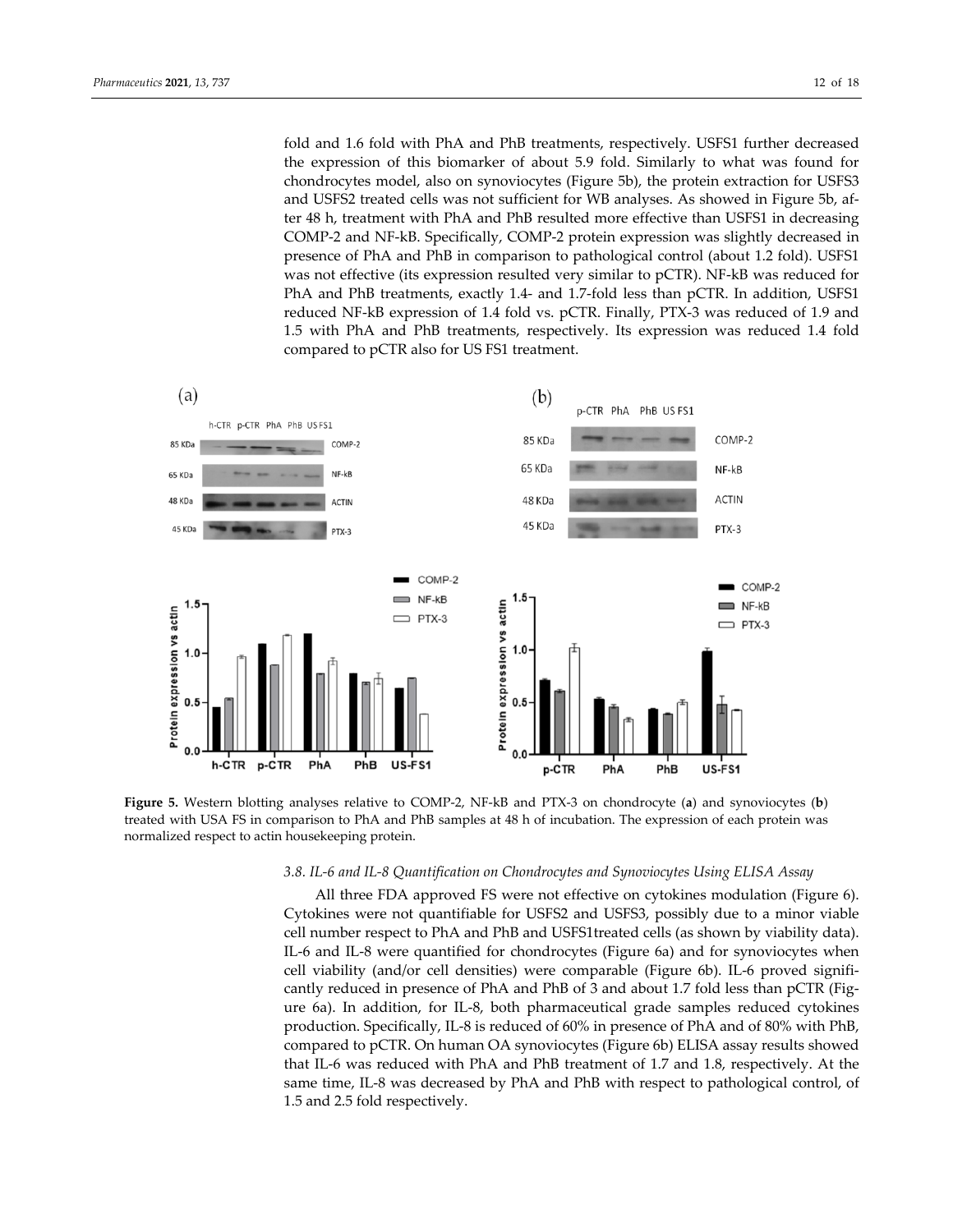

**Figure 6.** ELISA assay for IL‐6 and IL‐8 on chondrocytes (**a**) and synoviocytes (**b**) treated with US FS in comparison to PhA and phB pharma grade samples at 48 h of incubation. The values presented are the averages ± S.D. Significant differences are indicated as  $*$   $p$  < 0.01 vs. pCTR.

## **4. Discussion**

OA incidence is increasing worldwide, matching the aging of the population [26]. Traditional treatments and therapies are focused on pain control and on the prevention of the pathology at early stage by modification of the lifestyle and the use of an‐ ti-inflammatory drugs (e.g., paracetamol and NSAIDs). Nowadays particular interest is related to the discovery and application of new naturally derived compounds having anti-inflammatory properties and low or no collateral effects. In recent years, for example, there has been a significant increase in the use of CS‐based products for OA treat‐ ment commercialized as drugs or as food supplements [27]. However, food supplement preparations, unlike the pharma grade products, are subjected to less rigid regulatory controls and new analytical methods have revealed impurities and a low consistency of the product with respect to the declared content. The amount and purity grade of CS in FS represent a key point in the bioactivity assessment. It can be argued that controversial clinical outcomes are probably due to differences in the CS FS composition [2,6–28]. The CS is extracted from animal tissues, but low reliable and robust manufacturing might produce a final product with varying structural characteristics, eventually containing contaminants, thus raising not only functional but also safety concerns [28,29]. In this paper, a whole array of bio‐analytical methods were used to compare three USA FS products. The analysed samples were found to contain less active ingredients than the declared ones. Similar outcomes were also found for many FS commercialized in Europe and previously analysed [2,15]. A very high KS amount, compared to pharma grade products, was noted in these US FS, suggesting that the glucosamine content was not only related to the free amino sugar but also to the polysaccharide chains (i.e., contained in KS). Besides, two of the USA FS contained also CS of mixed animal origin. Although the poor consistent formulation found in the three FS, all the samples showed stability beyond the expected threshold when subjected to a simulated gastric and intestinal di‐ gestion. In fact, about 87% of the total CS content preserved the MW after the enzymatic treatments in both the acidic (gastric simulation) and the alkaline (intestinal simulation) environments. Biological activity of US FS was tested on two different cell models, human chondrocytes, isolated from knee cartilage and synoviocytes from synovial fluid of osteoarthritis affected patients. The choice of these two human primary cells models re‐ flected the scientific requirement to make consistent research, with a certain translational feature, to hypothesise the beneficial effect of nutraceutical food supplements or pharma products containing extractive compounds, glycosaminoglycans and specifically CS. First, chondrocyte and synoviocytes viability and proliferation was clearly sustained by pharmaceutical grade products and not by FS. However, among the three products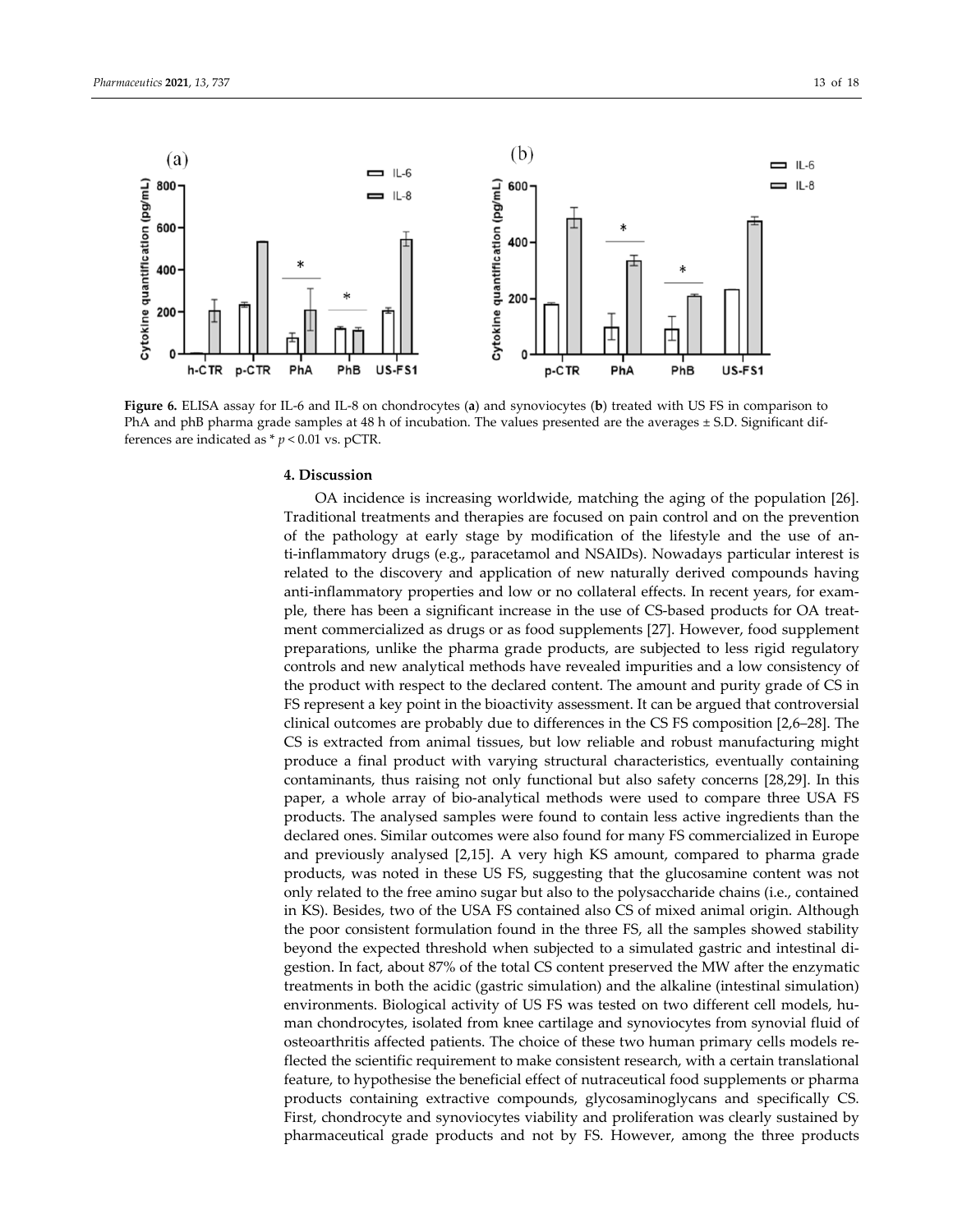tested, the best performing was US FS 1. Synoviocytes overgrowth is considered detrimental in the OA progression. In literature, it is reported that the inflammation is driv‐ ing to hyperplastic and invasive synovial tissue. Factors considered important for this phenomenon include the increase in proinflammatory cytokines such as IL‐1β, IL‐6 and TNF- $\alpha$ . In fact, the activation of NF-kB and the progressive destruction of articular cartilage are relevant for the evolution of deregulated cell proliferation [30,31]. However, the proliferation assay in our experiments, proving growth increase of synoviocytes in presence of Ph CS and US‐FS‐1 (vs. pCTR) (Figure 3b), cannot be considered as a "nega‐ tive" outcome since, for the same cells, we found a significant reduction of the principal biomarkers related to OA inflammation and cartilage damage. Thus, we could hypothe‐ sise synoviocytes growth as a marker of sound bioactivity possibly leading to restore the physiological condition in the joint fluids. US FS2 and US FS3, at the concentrations tested, reduced metabolic activity of 40%, with respect to pCTR, for both food supple‐ ments, that was lower than the threshold value indicated by ISO standards (ISO 10993‐5) for cytotoxicity [23]. NF‐kB was negatively modulated by USFS1, PhA and PhB in both cellular models, as expected, when an anti‐inflammatory action is prompted.

In order to evaluate aberrations of cartilage, synovial tissues and the bone turnover, specific molecules, such as aggrecan and COMP‐2 were shown to be reliable biochemical markers, proving strictly correlation among them in OA [32]. In this research, inflammation assessment was relying only on COMP‐2 expression. In fact, while aggrecan pres‐ ence in synovial fluid of OA patient is referring to ECM desegregation, thus damage of the cartilage tissue, in chondrocytes cultures, higher biosynthesis is, on the contrary, re‐ lated to a sound assembly of the matrix during growth and cell renewal [25]. We thus assayed COMP‐2, as more relevant as damage biomarker *in vitro*, and it was found less expressed, to a similar extent for Ph treatments; however, this was found only slightly modulated by US FS1. This reflects a more homogeneous bioactivity for the pure prod‐ ucts and a less predictable and consistent effect on our *in vitro* model for FS. Besides these well‐known biomarkers, we also analysed the ability of these CS‐ based products to induce HAS‐1 at transcription level. Three HASs isoforms are expressed in human knee synovium. HAS-1 and 2 expression were found to decrease in OA [33]. Hyaluronan synthesis enzymes play a role in HA production and thus they may affect chondrocyte development and matrix assembly [34]. Scientific discussion is ongoing on how an ex‐ cess or deficit of GAGs could alter cartilage metabolism and how consistently hyaluronan size affect these biosynthetic and biological activities, as aging or disease proved to change HA molecular weight [35]. Terabe and collaborators suggested a possible mechanism by which HAS could prevent the procatabolic mechanisms associated with inflammation in chondrocytes [36]. The osteoarthritis (OA) in fact is caused in part by a change in the phenotype of resident chondrocytes within affected joints. This altered the phenotype and enhanced the production of endoproteinases and matrix metal‐ lo-proteinases (MMPs) and secretion of endogenous inflammatory mediators [37]. In addition, HA amount and average dimension decrease, thus causing a reduction in vis‐ cosity of the synovial fluid in OA affected patients [38]. Recently, many authors proved overexpressing HA synthase enzyme in chondrocytes, that de novo biosynthesis of HA may enhance aggrecan maintenance, generating a positive feedback response. In OA cartilage, sinovia and synovial fluid, a detrimental effect on biopolymer size may be re‐ lated to the release of reactive oxygen species and degradative enzymes [35]. It was al‐ ready demonstrated that different sulphated GAG, including CS, induce HA synthesis in synoviocytes [39], through the upregulation of HAS‐1 and HAS‐2 [40,41]. Consistent with these findings, we assume that CS based products (pharma grade and FS FDA approved) can increase the expression of HAS‐1 in both synovial cells and chondrocytes. Our data indicate that the increase of HAS‐1 RNA expression in presence of CS‐based samples and this is expected to be correlated with HA synthesis in cultured cells. Thus, CS treatment may counteract the effect of OA through diverse mechanisms, among which also the increase of HA biosynthesis is relevant. Depletion of HA has been ob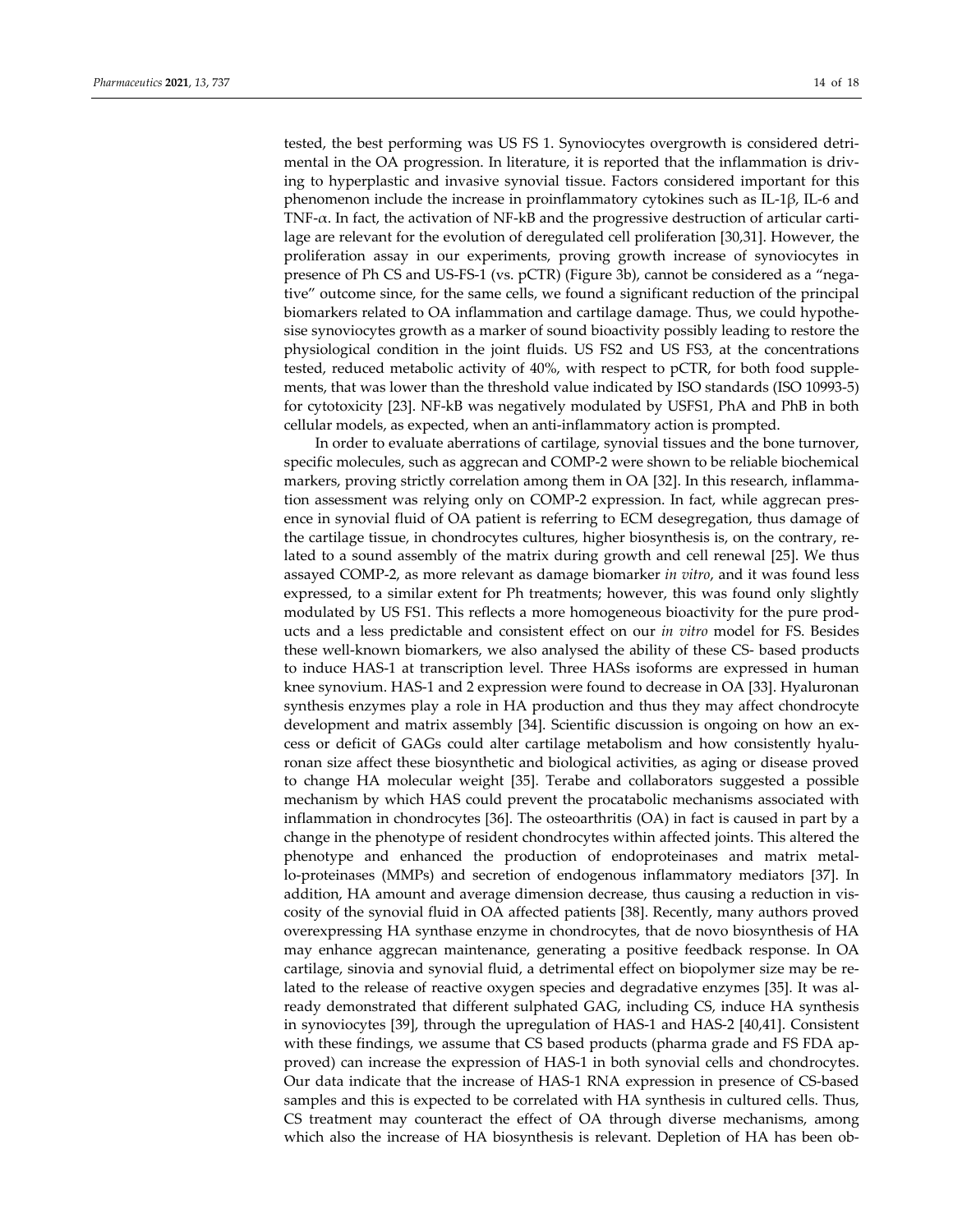served in early stages of experimental osteoarthritis in dog [42]. In this study, small HA oligosaccharides competed the binding of HA to CD44, resulting in the loss of proteo‐ glycans (PGs). As evidenced by our results, pharmaceutical products and food supple‐ ment-based CS reduced not only the proinflammatory levels of NF-kB and related proteins but also cytokines released from synovial cells and chondrocytes, blocking or slowing the inflammation biochemical cascade. We have also shown in this study that CS‐based products reduced the PTX3 levels. PTX3 production is induced in response to various proinflammatory signals [43] and it is induced by different cytokines regulating inflammation in chondrocytes and in rheumatoid synoviocytes [44]. The result obtained demonstrated the involvement of PTX3 in the inflammation cascade related to osteoar‐ thritis, suggesting its potential function as a biomarker of disease activity in OA affected patients. Taken together, all these observations indicate that CS, in its pure form, is similarly acting when sources are bovine and fish. While, as already demonstrated for food supplements commercialized in Europe [2,12], also in the present study, evaluating US commercialized products, we found a lower homogeneity and consistency of the for‐ mulations, first of all in CS content. Then the two OA model recently established in our laboratory helped in assessing a few key biomarkers suggesting that CS (both in pharma and eventually in very pure FS formulation) may reduce inflammation through NF‐kB, lead to reduction of COMP‐2 and PTX3, both consistent biomarkers in OA pathology and also the secreted inflammatory citokynes like IL‐6 are reduced. In addition, a posi‐ tive effect on HAS‐1 expression was found, possibly helping the extracellular matrix as‐ sembly, thus counteracting the OA progression.

## **5. Conclusions**

Often clinical studies are in contrast when discussing the beneficial effect of CS in early stages of osteoarthritis. However, these studies often lack correct biochemical and biophysical analyses of the CS preparations used. While the registration protocols are very demanding for pharmaceutical CS, food supplements and nutraceuticals are less studied before commercialization. The processes employed in the manufacturing of ex‐ tractive CS used in FS, such as the less strict quality controls required for the releasing on the market of these products, compared to pharmaceutical ones, could make the FS compositions poorly checked and thus possibly alter their biological efficacy. Here we presented a comparison with a multianalytical approach between US FS and Ph samples that support the main idea that CS formulation, when pure, may have biochemical and biological action on well‐defined pathways related to inflammation and cell homeostasis leading to a potential beneficial effect on joints tissues in animals and humans. The tested US FS, instead, have variable and low controlled compositions determining a less consistent biochemical and biological action. The data reported in this article suggested that more strict analytical controls should be performed on CS‐based food supplements, in order to claim a certain beneficial effect on joints inflammation and pathologies.

**Supplementary Materials:** The following are available online at www.mdpi.com/1999‐4923/13/5/737/s1, as Figure S1: Microscopic evaluation of Safranin‐O/Fast Green Staining. Histological sections were observed under light microscopy at low magnification: 10x. Panel A is a representative of less damaged tissue while B represents a more compromised sampling area. Figure S2: Representative overlaid SEC-TDA chromatograms of US food supplement before and after gastric and intestinal digestion. The two different CS molecular weight species are indicated by the arrows., Figure S3: Cell growth and proliferation of chondrocytes treated with US-FS in comparison to PhA and PhB pharma grade chondroitin sulfate based products, using Time Lapse Video Microscopy. Figure shows growth curves obtained by data analysis of time lapse experiment performed on four field of view for each sample and for two well (in duplicate).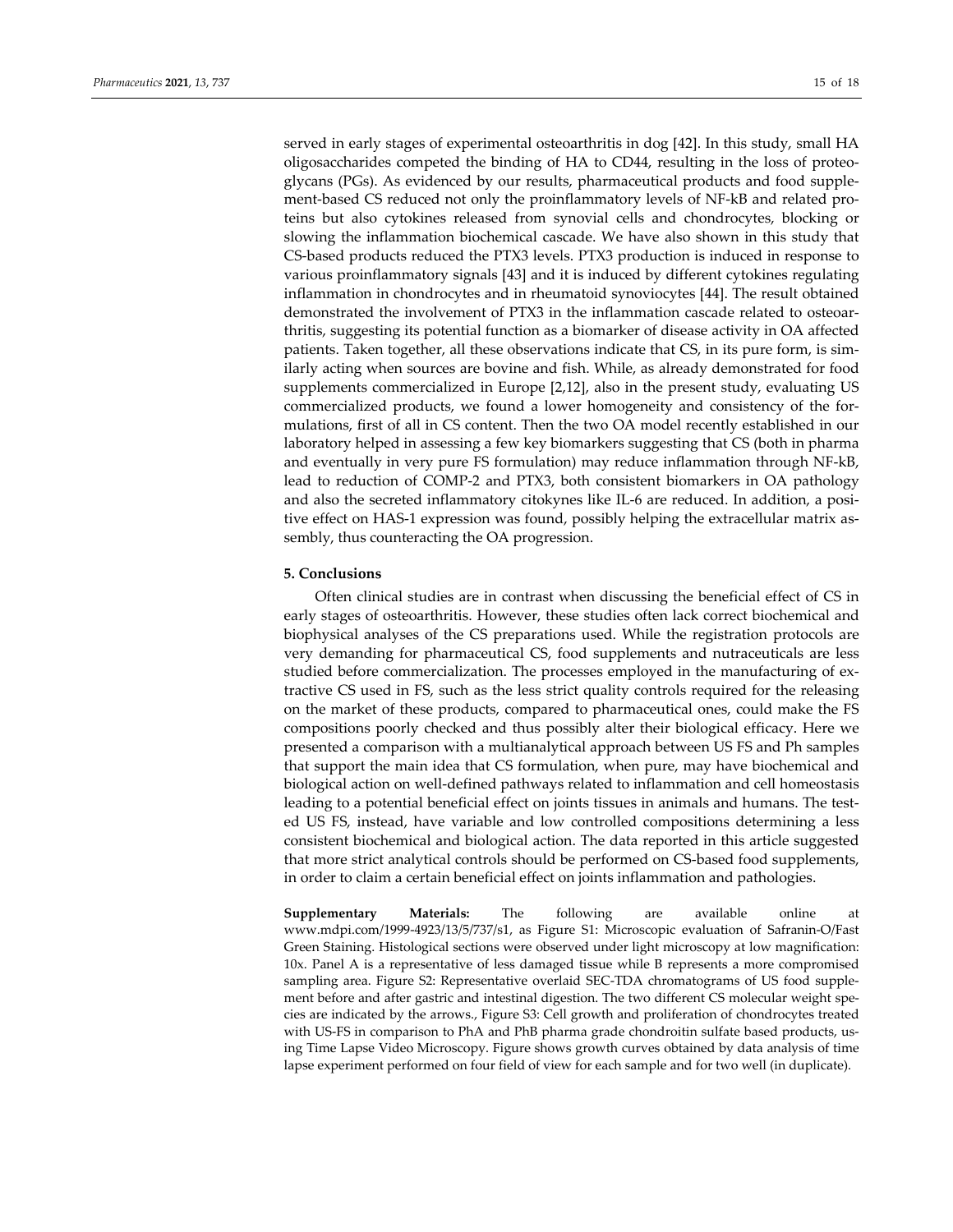**Author Contributions:** Conceptualization, C.S., C.R., O.F.R. and A.S.; methodology, A.S., O.F.R., V.V., R.F., E.C.; software, A.S., O.F.R., V.V., R.F., E.C.; validation, O.F.R., A.S. and C.S.; investiga‐ tion, C.S.; resources, C.S.; data curation, A.S., O.F.R., V.V., R.F., E.C.; writing—original draft preparation, O.F.R. and A.S.; writing—review and editing, C.S., C.R.; supervision, C.S.; funding acquisition, C.S. All authors have read and agreed to the published version of the manuscript.

**Funding:** This research was funded by MISE—Ministero Italiano dello Sviluppo Economico Pro‐ ject "Integratori Innovativi per l'Infiammazione" acronyme Incube Agrifood DM 5/3/2018.

**Institutional Review Board Statement:** This study does not involve humans or animals. The pri‐ mary cells are derived and used according to a registered protocol approved by the University in‐ ternal ethical committee for these types of in vitro experiments (AOU‐SUN registration no. 0003711/2015).

**Informed Consent Statement:** Not applicable.

**Data Availability Statement:** Almost all data are presented within the manuscript (figures and ta‐ bles) and supplementary files. However, more data may be obtained by the authors on request.

**Acknowledgments:** We acknowledge Giovanni Balato and Alessio D'Addona of Ruosi Group, University Federico II of Naples. Elisabetta Cassese has a GRANT from the project financed by In‐ vitalia "Altergon CdS 000463". The authors acknowledge Marcella Cammarota for her technical support in histological analyses.

**Conflicts of Interest:** The authors declare no conflict of interest.

#### **References**

- 1. Choi, M.C.; Jo, J.; Park, J.; Kang, H.K.; Park, Y. NF‐kappaB signaling pathways in osteoarthritic cartilage destruction. *Cells* **2019**, *17*, 734.
- 2. Restaino, O.F.; Finamore, R.; Stellavato, A.; Diana, P.; Bedini, E.; Trifuoggi, M.; De Rosa, M.; Schiraldi, C. European chon‐ droitin sulfate and glucosamine food supplements: A systematic quality and quantity assessment compared to pharmaceuticals. *Carbohydr. Polym.* **2019**, *222*, 114984.
- 3. Lubis, A.M.T.; Siagian, C.; Wonggokusuma, E.; Marsetyo, A.F.; Setyohadi, B. Comparison of glucosamine‐chondroitin sulfate with and without methylsulfonylmethane in grade I‐II Knee osteoarthritis: A double blind randomized controlled trial. *Acta Med. Indones.* **2017**, *49*, 105–111.
- 4. Honvo, G.; Bruyère, O.; Reginster, J.Y. Update on the role of pharmaceutical-grade chondroitin sulfate in the symptomatic management of knee osteoarthritis. *Aging Clin. Exp. Res.* **2019**, *8*, 1163–1167.
- 5. Reginster, J.Y.; Veronese, N. Highly purified chondroitin sulfate: A literature review on clinical efficacy and pharmacoeconomic aspects in osteoarthritis treatment. *Aging Clin. Exp. Res.* **2021**, *33*, 37–47.
- 6. Liu, X.; Machado, G.C.; Eyles, J.P.; Ravi, V.; Hunter, D.J. Dietary supplements for treating osteoarthritis: A systematic review and meta‐analysis. *Br. J. Sports Med*. **2018**, *52*, 167–175.
- 7. Sellam, J.; Courties, A.; Eymard, F.; Ferrero, S.; Latourte, A.; Ornetti, P.; Bannwarth, B.; Baumann, L.; Berenbaum, F.; Chevalier, X.; et al. French society of rheumatology. recommendations of the french society of rheumatology on pharmacological treatment of knee osteoarthritis. *Jt. Bone Spine* **2020**, *87*, 548–555.
- 8. Castrogiovanni, P.; Trovato, F.M.; Loreto, C.; Nsir, H.; Szychlinska, M.A.; Musumeci, G. Nutraceutical supplements in the management and prevention of osteoarthritis. *Int. J. Mol. Sci.* **2016**, *17*, 2042.
- 9. Dwyer, J.T.; Coates, P.M.; Smith, M.J. Dietary supplements: Regulatory challenges and research resources. *Nutrients* **2018**, *10*, 41.
- 10. Frankos, V.H., Street, D.A., OʹNeill, R.K. FDA regulation of dietary supplements and requirements regarding adverse event reporting. *Clin Pharmacol Ther*. **2010** 87, 239–244.
- 11. Restaino, O.F.; D'ambrosio, S.; Cassese, E.; Barbuto Ferraiuolo, S.; Alfano, A.; Ventriglia, R.; Marrazzo, A.; Schiraldi, C.; Ci‐ mini, D. Molecular weight determination of heparosan- and chondroitin-like capsular polysaccharides: Figuring out differences between wild‐type and engineered Escherichia coli strains. *Appl. Microbiol. Biotechnol.* **2019**, *103*, 6771–6782.
- 12. Stellavato, A.; Restaino, O.F.; Vassallo, V.; Finamore, R.; Ruosi, C.; Cassese, E.; De Rosa, M.; Schiraldi, C. Comparative anal‐ yses of pharmaceuticals or food supplements containing chondroitin sulfate: Are their bioactivities equivalent? *Adv. Ther.* **2019**, *36*, 3221–3237.
- 13. Volpi, N. Chondroitin sulfate safety and quality. *Molecules* **2019**, *24*, 1447.
- 14. Restaino, O.F.; Finamore, R.; Diana, P.; Marseglia, M.; Vitiello, M.; Casillo, A.; Bedini, E.; Parrilli, M.; Corsaro, M.M.; Trifuoggi, M.; et al. A multi‐analytical approach to better assess the keratan sulfate contamination in animal origin chondroitin sulfate. *Anal. Chim. Acta* **2017**, *958*, 59–70.
- 15. Restaino, O.F.; De Rosa, M.; Schiraldi, C. High performance capillary electrophoresis to determine intact keratan sulfate and hyaluronic acid in animal origin chondroitin sulfate samples and food supplements. *Electrophoresis* **2020**, *41*, 1740–1748.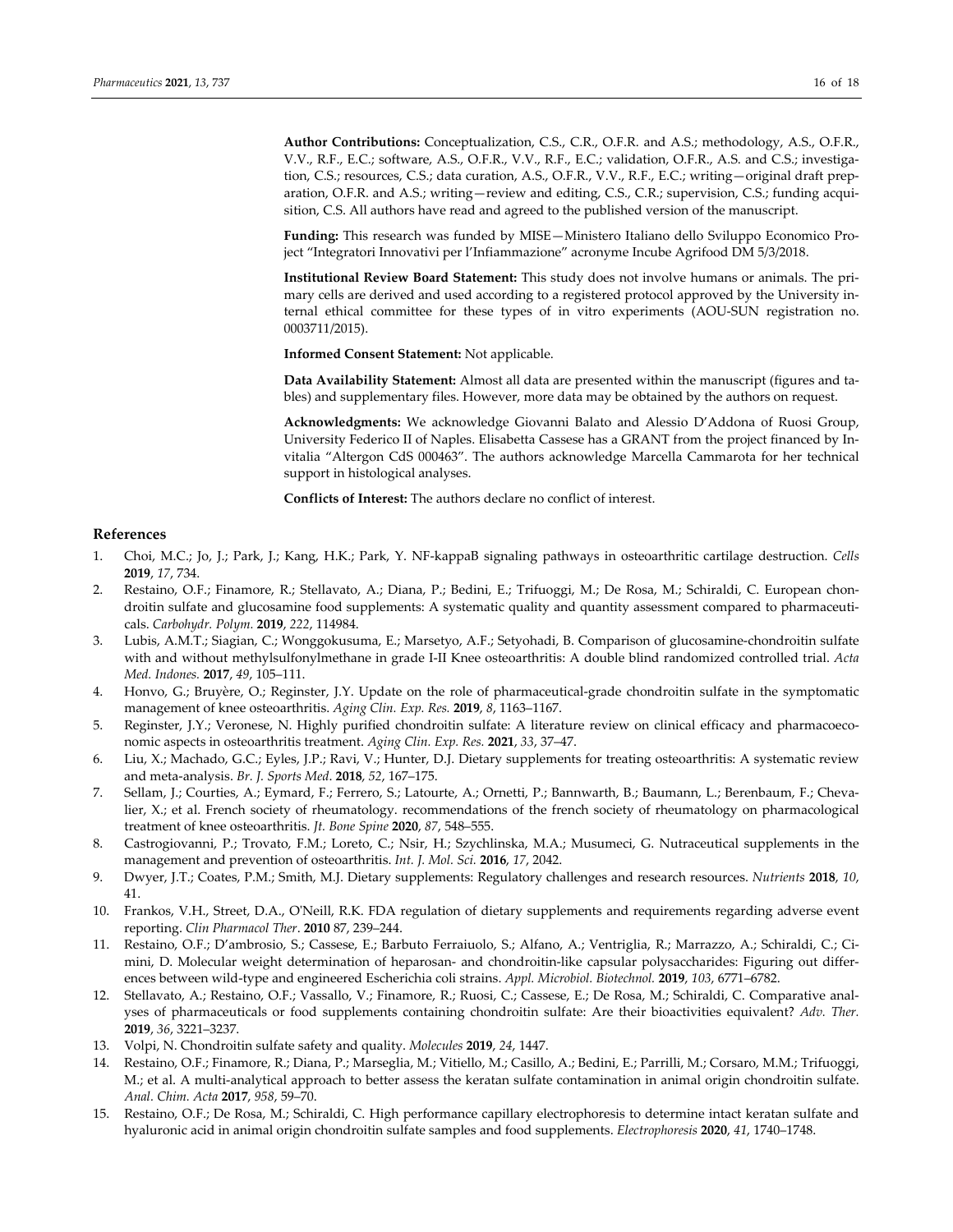- 16. Stellavato, A.; Vassallo, V.; La Gatta, A. Novel hybrid gels made of high and low molecular weight hyaluronic acid induce proliferation and reduce inflammation in an osteoarthritis in vitro model based on human synoviocytes and chondrocytes. *Biomed. Res. Int.* **2019**, *23*, 4328219.
- 17. Calamia, V.; Fernández‐Puente, P.; Mateos, J.; Lourido, L.; Rocha, B.; Montell, E.; Vergés, J.; Ruiz‐Romero, C.; Blanco, F.J. Pharmacoproteomic study of three different chondroitin sulfate compounds on intracellular and extracellular human chondrocyte proteomes. *Mol. Cell. Proteom.* **2012**, *11*, M111.013417.
- 18. United States Pharmacopeia; USP 39‐NF34. 2015. Available online: https://www.usp.org/ (accessed on 6 April 2021).
- 19. Volpi, N. Disaccharide mapping of chondroitin sulfate of different origins by high performance capillary electrophoresis and high performance liquid chromatography. *Carbohydr. Polym.* **2004**, *55*, 273–281.
- 20. Minekus, M.; Alminger, M.; Alvito, P.; Balance, S.; Bohn, B.; Bourlieu, C.; Carrière, F.; Boutrou, R.; Corredig, M.; Dupont, D.; et al. A standardised static in vitro digestion method suitable for food‐an international consensus. *Food Funct.* **2014**, *5*, 1113.
- 21. Zhao, L.; Qin, Y.; Guan, R.; Zheng, W.; Liu, J.; Zhao, J. Digestibility of fucosylated glycosaminoglycan from sea cucumber and its effects on digestive enzymes under simulated salivary and gastrointestinal conditions. *Carbohydr. Polym.* **2018**, *186*, 217–255.
- 22. Mosmann, T. Rapid colorimetric assay for cellular growth and survival: Application to proliferation and cytotoxicity assays*. J. Immunol. Methods.* **1983**, *16*, 55–63.
- 23. Srivastava, G.K.; Alonso‐Alonso, M.L.; Fernandez‐Bueno, I.; Garcia‐Gutierrez, M.T.; Rull, F.; Medina, J.; Coco, R.M.; Pastor, J.C. Comparison between direct contact and extract exposure methods for PFO cytotoxicity evaluation. *Sci. Rep.* **2018**, *23*, 1425.
- 24. DʹAgostino, A.; Stellavato, A.; Busico, T.; Papa, A.; Tirino, V.; Papaccio, G.; La Gatta, A.; De Rosa, M.; Schiraldi, C. In vitro analysis of the effects on wound healing of high‐ and low‐molecular weight chains of hyaluronan and their hybrid H‐HA/L‐HA complexes. *BMC Cell Biol.* **2015**, *16*, 1–15.
- 25. Stellavato, A.; Tirino, V.; de Novellis, F.; Della Vecchia, A.; Cinquegrani, F.; De Rosa, M.; Papaccio, G.; Schiraldi, C. Biotech‐ nological chondroitin a novel glycosamminoglycan with remarkable biological function on human primary chondrocytes. *J. Cell. Biochem.* **2016**, *117*, 2158–2169.
- 26. Qian, Y.Q.; Feng, Z.H.; Li, X.B.; Hu, Z.C.; Xuan, J.W.; Wang, X.Y.; Xu, H.C.; Chen, J.X. Downregulating PI3K/Akt/NF‐κB sig‐ naling with allicin for ameliorating the progression of osteoarthritis: In vitro and vivo studies. *Food Funct.* **2018**, *19*, 4865–4875.
- 27. Volpi, N.; Maccari, F.; Linhardt, R.J. Capillary electrophoresis of complex natural polysaccharides. *Electrophoresis* **2008**, *15*, 3095–3106.
- 28. Lamari, F.N.; Militsopoulou, M.; Mitropoulou, T.N.; Hjerpe, A.; Karamanos, N.K. Analysis of glycosaminoglycan‐derived di‐ saccharides in biologic samples by capillary electrophoresis and protocol for sequencing glycosaminoglycans. *Biomed. Chro‐ matogr.* **2002**, *16*, 95–102.
- 29. Song, Y.; Zhang, F.; Linhardt, R.J. Analysis of the glycosaminoglycan chains of proteoglycans. *J. Histochem. Cytochem*. **2021**, *69*, 121–135.
- 30. Lacey, D.; Sampey, A.; Mitchell, R.; Bucala, R.; Santos, L.; Leech, M.; Morand, E.; Control of fibroblast-like synoviocyte proliferation by macrophage migration inhibitory factor. *Arthritis Rheum.* **2003**, *48*, 103–109.
- 31. Yang, P.; Tan, J.; Yuan, Z.; Meng, G.; Bi, L.; Liu, J.; Expression profile of cytokines and chemokines in osteoarthritis patients: Proinflammatory roles for CXCL8 and CXCL11 to chondrocytes. *Int. Immunopharmacol*. **2016**, *40*, 16–23.
- 32. El-Arman, M.M.; El-Fayoumi, G.; El-Shal, E.; El-Boghdady, I.; El-Ghaweet, A. Aggrecan and cartilage oligomeric matrix protein in serum and synovial fluid of patients with knee osteoarthritis. *HSS J.* **2010**, *6*, 171–176.
- 33. Yoshida, M.; Shigaku, S.; Keishi, M.; Takaaki,T.; Naoki, I.; Koji, K.; Katsuyuki, F. Expression analysis of three isoforms of hya‐ luronan synthase and hyaluronidase in the synovium of knees in osteoarthritis and rheumatoid arthritis by quantitative real‐time reverse transcriptase polymerase chain reaction. *Arthritis Res. Ther.* **2004**, *6*, 14–20.
- 34. David-Raoudi, M.; Deschrevel, B.; Leclercq, S.; Galéra, P.; Boumediene, K.; Pujol, J.P. Chondroitin sulfate increases hyaluronan production by human synoviocytes through differential regulation of hyaluronan synthases: Role of p38 and Akt. *Ar‐ thritis Rheum*. **2009**, *3*, 760–770.
- 35. Bishnoi, M.; Jain, A.; Hurkat, P.; Jain, S.K. Chondroitin sulphate: A focus on osteoarthritis. *Glycoconj. J*. **2016**, *33*, 693–705.
- 36. Terabe, K.; Ohashi, Y.; Tsuchiya, S.; Ishizuka, S.; Knudso,n C.B.; Knudson, W. Chondroprotective effects of 4‐methylumbelliferone and hyaluronan synthase‐2 overexpression involve changes in chondrocyte energy metabolism. *J. Biol. Chem.* **2019**, *22*, 17799–17817.
- 37. Zhao, Q.H.; Lin, L.P.; Guo, Y.X.; Zou, R.; Wang, Z.; Shi, Z.P.; Fu‐Qing, L. Matrix metalloproteinase‐13, NF‐κB p65 and inter‐ leukin‐1β are associated with the severity of knee osteoarthritis. *Exp. Ther. Med*. **2020**, *19*, 3620–3626.
- 38. Yoshihiro, N.; Cheryl, B.K.; Warren, K. Osteogenic Protein‐1 inhibits matrix depletion in a hyaluronan hexasaccha‐ ride‐induced model of osteoarthritis. *Osteoarthr. Cartil.* **2004**, *5*, 374–382.
- 39. Igarashi, M.; Kaga, I.; Takamori, Y.; Sakamoto, K.; Miyazawa, K.; Nagaoka. I. Effects of glucosamine derivatives and uronic acids on the production of glycosaminoglycans by human synovial cells and chondrocytes. *Int. J. Mol. Med*. **2011**, *27*, 821–827.
- 40. Ono, Y.; Sakai, T.; Hiraiwa, H.; Hamada, T.; Omachi, T.; Nakashima, M.; Ishizuka, S.; Matsukawa, T.; Knudson, W.; Knudson, C.B.; et al. Chondrogenic capacity and alterations in hyaluronan synthesis of cultured human osteoarthritic chondrocytes. *Bi‐ ochem. Biophys. Res. Commun*. **2013**, *14*, 733–739.
- 41. Hiscock, D.R.; Caterson, B.; Flannery, C.R. Expression of hyaluronan synthases in articular cartilage. *Osteoarthr. Cartil.* **2000**, *8*, 120–126.